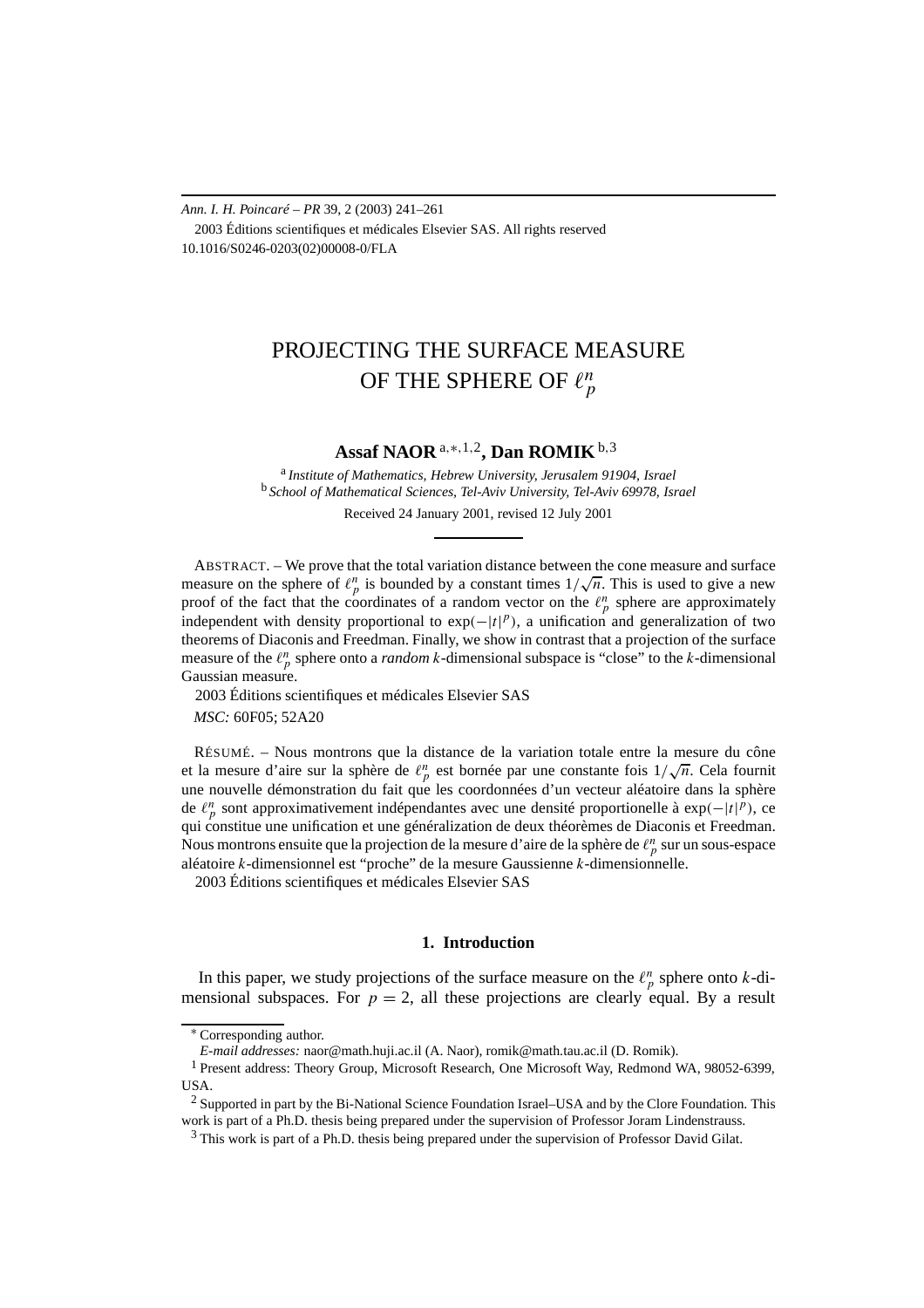of Diaconis and Freedman [7], for *k* small with respect to *n* this measure is close, in total variation distance, to the Gaussian measure. For general  $p \geq 1$ , we prove in Section 4, that for a *random* choice of *k*-dimensional subspace, the projection will be asymptotically close to the Gaussian measure. On the other hand, the concrete *k*dimensional subspace spanned by the first *k* coordinates exhibits a different behavior: the measure will be asymptotically close to the product measure of *k* i.i.d. random variables with density proportional to exp(-|t|<sup>p</sup>). This result unifies and generalizes two results of Diaconis–Freedman, namely, the above statement in the cases  $p = 1$  and  $p = 2$ . A direct attempt to prove such a statement, leads instead to a similar statement, with the surface measure replaced by the so-called "cone measure", a distinction that does not appear in the cases  $p = 1, 2$ . (The cone measure is a measure for which a natural polar coordinate integration formula holds – see Section 2.) In fact, the above statement was proved by Rachev and Rüschendorf in [15] (see also [3] and [14]) for the cone measure, and was conjectured to be true also for the surface measure. This problem was solved positively by Mogul'skii in [11]. In this paper we propose a different approach to this problem. Our main result is that the cone measure and surface measure are in fact close in total variation distance for large *n*. Since the cone measure has a simple probabilistic representation, this result shows how one can approximate the geometric surface measure by the more concrete probability distribution given by the cone measure. The above result is applied to give a new proof of Mogul'skii's solution to the problem posed in [15]. In fact, we show that the solution follows from the results of [15] (although it was conjectured there that it requires a completely different proof).

Section 4 deals with a version of the so-called Randomized Central Limit Theorem for the  $\ell_p^n$  sphere. This theorem was studied for product measures by the second-named author in [16,17]. For uniform measures on convex bodies in isotropic position, a onedimensional version of it was proved by Antilla, Ball and Perissinaki [2] (see also [9] and [6]). Our results hold for general isotropic measures on  $\mathbb{R}^n$  satisfying a certain negative correlation property, which arises naturally from the proof in [16] (in fact, it is a standard technique in probability theory to generalize results known to hold for independent random variables, by assuming that the variables involved are only negatively correlated). The usefulness of this property was also noted in [2], where it was shown to imply the so-called Central Limit Property for the volume measure on the ball of  $\ell_p^n$ . In Section 5 we discuss several related open problems.

## **2. Cone measure and surface measure**

For every star-shaped body  $K \subset \mathbb{R}^n$ , one can define two natural measures on the boundary of *K*. One is the regular surface measure and the other is the "cone measure". The cone measure of a subset *A* of *∂K* is the volume of [0*,* 1]*A*, i.e. the cone with base *A* and cusp 0. Both these measures have appeared in various contexts in the literature. Most notably, the cone measure appears in the Gromov–Milman theorem for concentration of Lipschitz functions on uniformly convex bodies. As far as we know, the relation between these two measures has not been studied; each measure appears naturally in different contexts, and most authors have been satisfied with an ad hoc choice of the measure most suitable for their particular application.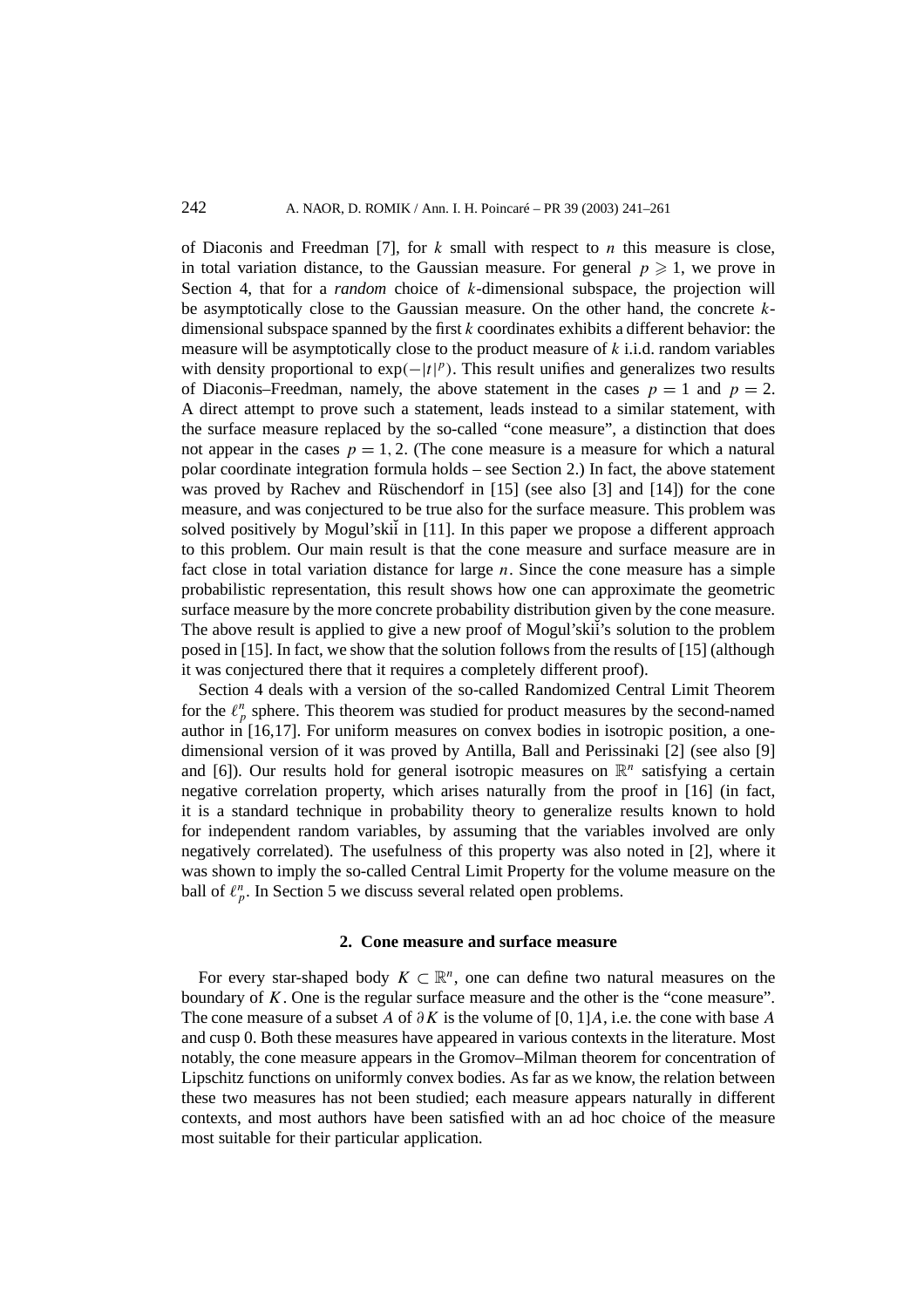In this section we will show that, for the case of the  $\ell_p^n$  sphere  $(p \ge 1)$ , these measures are asymptotically close. More precisely, the total variation distance between the two are asymptotically close. More precisely, the total variation measures is at most a constant (depending on *p*) times  $1/\sqrt{n}$ .

We recall some basic facts about the total variation distance. For *P*, *Q* probability measures on a measurable space  $(\Omega, \mathcal{F})$ , the total variation distance between them is defined as  $||P - Q|| = 2 \sup{ |P(A) - Q(A)| : A \in \mathcal{F} }$ . If *P*, *Q* are absolutely continuous with respect to some reference measure  $\lambda$ , with respective densities f and g, then the total variation distance is known to be equal to  $\int_{\Omega} |f - g| d\lambda$ .

Fix  $p > 0$  and an integer *n*. Recall that the  $\ell_p^n$  norm is defined by:

$$
||x||_p = \left(\sum_{i=1}^n |x_i|^p\right)^{1/p}.
$$

The  $\ell_p^n$  sphere is defined by:  $S(\ell_p^n) = \{x \in \mathbb{R}^n; ||x||_p = 1\}$ , and the  $\ell_p^n$  ball is defined by  $B(\ell_p^n) = \{x \in \mathbb{R}^n; ||x||_p \leq 1\}$ . We denote by  $\sigma$  the normalized surface measure on  $S(\ell_p^n)$ , and by  $\mu$  the normalized cone measure. In other words, for every measurable  $A \subset S(\ell_p^n)$ we put:

$$
\mu(A) = \frac{1}{\text{vol}(B(\ell_p^n))} \text{vol}([0, 1]A).
$$

Here "vol" refers to the Lebesgue measure on  $\mathbb{R}^n$ , and  $[0, 1]A = \{ta: a \in A, 0 \leq t \leq 1\}.$ 

The measure  $\mu$  has a useful probabilistic description. Let  $g$  be a random variable with density  $1/(2\Gamma(1+1/p))e^{-|t|^p}(t \in \mathbb{R})$ . If  $g_1, \ldots, g_n$  are i.i.d. copies of *g*, put:

$$
S=\sum_{i=1}^n|g_i|^p,
$$

and consider the random vector:

$$
X=\left(\frac{g_1}{S^{1/p}},\ldots,\frac{g_n}{S^{1/p}}\right)\in\mathbb{R}^n.
$$

The following result appeared in the paper of Schechtman and Zinn [19], and later independently also in [15]:

THEOREM 1. – *The random vector X is independent of S. Moreover, for every measurable*  $A \subset S(\ell_p^n)$  *we have*:

$$
\mu(A) = P(X \in A).
$$

We will now estimate the total variation distance between the surface measure and cone measure on  $S(\ell_p^n)$ .

In this and in what follows, *c* will denote a numerical constant, which may change in each particular appearance. Likewise,  $c_p$  will denote a constant depending on the parameter  $p > 0$ .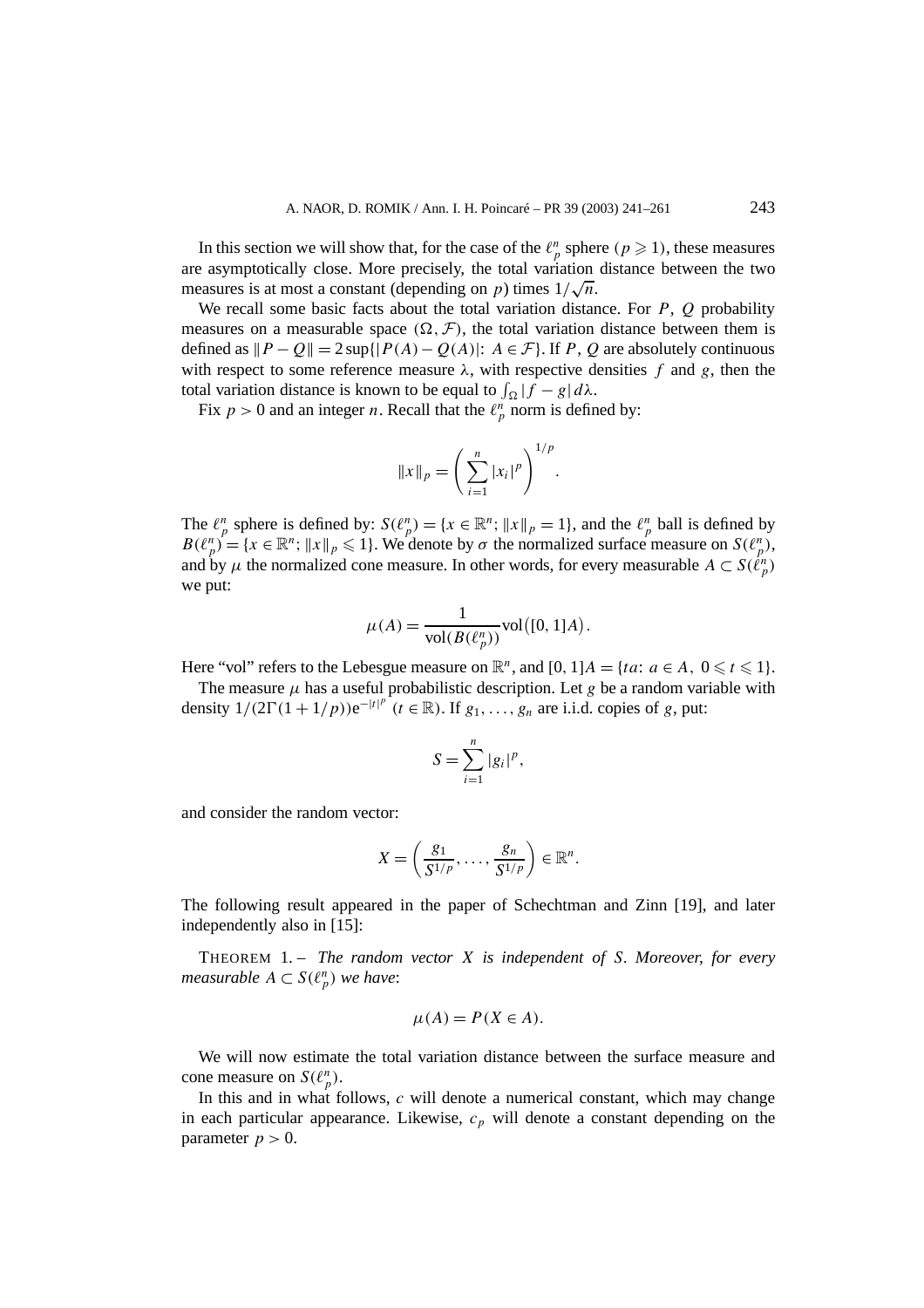THEOREM 2. – *For all*  $1 \leq p < \infty$ *, on*  $S(\ell_p^n)$ *,* 

$$
\|\mu-\sigma\| \leqslant \frac{c_p}{\sqrt{n}}.
$$

The measures  $\mu$  and  $\sigma$  are in fact equal for  $p = 1, 2$ , and  $\infty$ . Since we are mainly concerned here with the probabilistic applications, the discussion of the constant  $c_p$ is postponed to a later (more geometrically oriented) paper [13], where it is proved that there is an absolute constant  $C > 0$  such that for all  $p \ge 1$  we can take  $c_p =$ *C*(1 –  $\frac{1}{p}$ )| $\frac{1}{p}$  –  $\frac{1}{2}$ | $\frac{\sqrt{np}}{n+p}$  $\frac{\sqrt{np}}{n+p}$ . In particular,  $c_p$  is bounded for  $p \geq 1$ . See Section 5 for a discussion of the case  $0 < p < 1$ .

We start with some general facts concerning the cone and surface measures. For the sake of greater generality, and in anticipation of future developments, we state these results for a general convex body  $K \subset \mathbb{R}^n$ . Let  $\sigma_K$  be the normalized surface measure on *K*, and let  $\mu_K$  be the normalized cone measure on  $\partial K$ , defined as before by  $\mu_K(A) = \frac{\text{vol}([0,1]A)}{\text{vol}(K)}$ . We will denote by  $\|\cdot\|_K$  the Minkowski functional (norm) of *K*.

The cone measure can be thought of as the measure for which a polar coordinate integration formula holds:

**PROPOSITION** 1. – Let  $f: \mathbb{R}^n \to \mathbb{R}$  be an integrable function *(w.r.t. Lebesgue measure). Then*

$$
\int\limits_{\mathbb{R}^n} f(x) dx = n \cdot \text{vol}(K) \int\limits_0^\infty r^{n-1} \int\limits_{\partial K} f(r \cdot z) d\mu_K(z) dr.
$$

*Proof. –* By approximation, it is enough to verify the formula for indicator functions of sets of the form  $(a, b)E$ , where  $a < b$  and  $E \subset \partial K$ . For such sets the formula is trivial.  $\Box$ 

NOTE 1. – *An equivalent formulation of Proposition* 1*, is the statement that the mapping*  $x \to (x/\|x\|_K, \|x\|_K)$  *transforms Lebesgue measure on*  $\mathbb{R}^n$  *into the product of the cone measure on*  $\partial K$  *and the measure*  $n \cdot \text{vol}(K) \cdot r^{n-1} dr$  *on* [0*,*  $\infty$ *)*.

In the next lemma we compute the density of the surface measure with respect to the cone measure.

LEMMA 1. –  $\sigma_K$  *is absolutely continuous with respect to*  $\mu_K$ *, and its density is given for almost every x* ∈ *∂K by*

$$
\frac{d\sigma_K}{d\mu_K}(x) = \frac{n \cdot \text{vol}(K)}{\text{area}(\partial K)} ||\nabla(|| \cdot ||_K)(x)||_2.
$$

*Where*  $\|\cdot\|_2$  *denotes the Euclidean norm on*  $\mathbb{R}^n$ *.* 

*Proof. –* We will denote by *A* the (not normalized) surface area measure of *∂K* and by *C* the unnormalized cone measure of  $\partial K$  (i.e.  $C(F) = \text{vol}([0, 1]F)$ ). We will also denote by  $B(x, t)$  the Euclidean ball with radius *t* and center  $x \in \mathbb{R}^n$ . The volume of the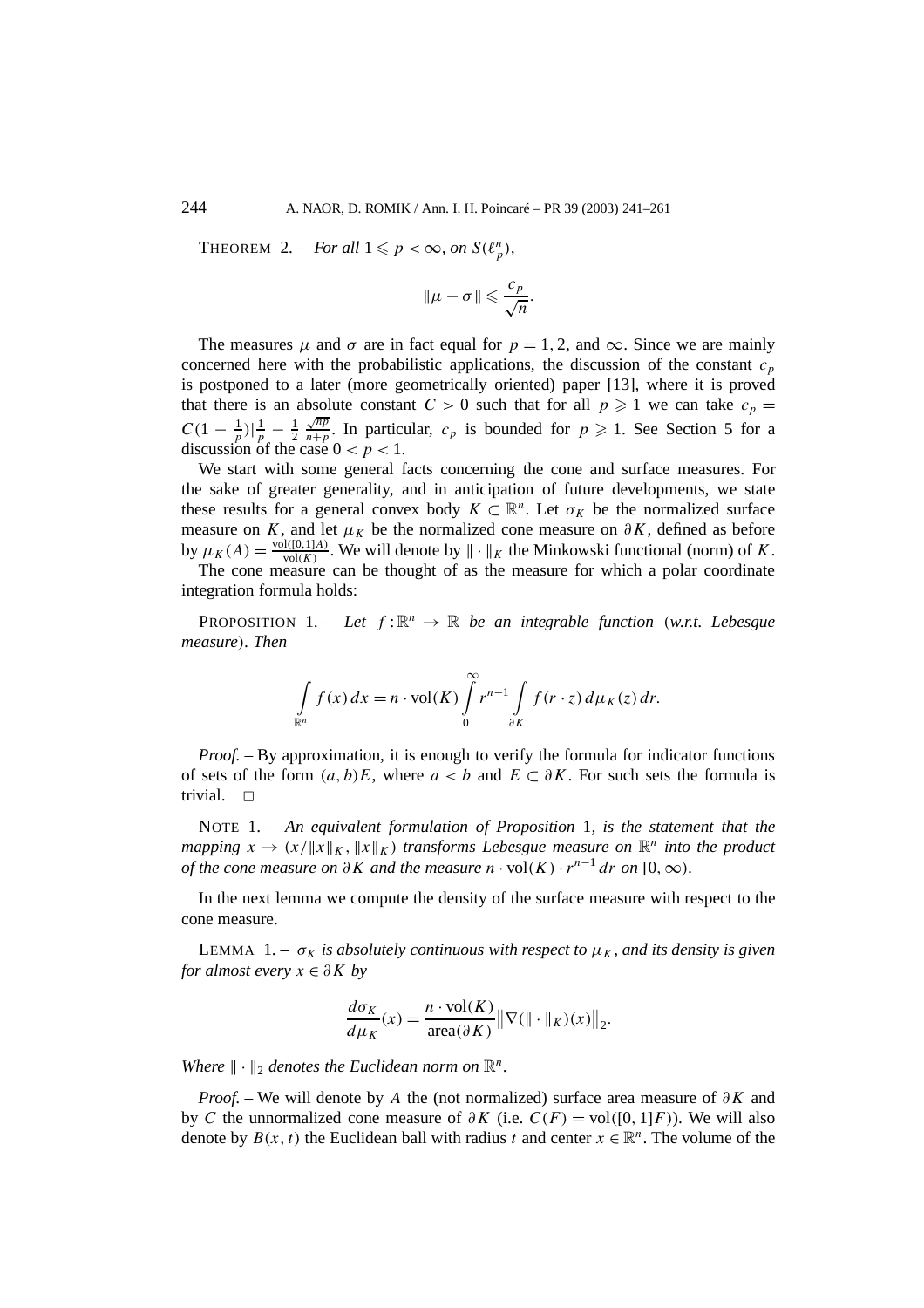*k*-dimensional unit Euclidean ball is denoted by  $\omega_k$ . Recall that the measure *A* is defined for any open  $U \subset \mathbb{R}^n$  by

$$
A(U) = \lim_{\varepsilon \to 0} \frac{\text{vol}(U \cap \partial K + B(0, \varepsilon))}{2\varepsilon}.
$$

It is a classical fact (see, for example, [10] Theorem 16.2) that almost every  $x \in \partial K$  is a *density point* of *A*, in the sense that

$$
\lim_{\varepsilon \to 0} \frac{A(B(x, \varepsilon))}{\varepsilon^{n-1} \omega_{n-1}} = 1.
$$

Fix *x* ∈ *∂K* which is a density point of *A*, and which is a point of differentiability of  $\|\cdot\|_K$  (almost every  $x \in \partial K$  has these properties). This means that we can write:

$$
||x + y||_K = 1 + \langle \nabla (|| \cdot ||_K)(x), y \rangle + r(y),
$$

where:

$$
\rho(\delta) = \sup \left\{ \frac{|r(y)|}{\|y\|_2}: \ 0 < \|y\|_2 \leq \delta \right\} \underset{\delta \to 0}{\longrightarrow} 0.
$$

Let *H* be the tangent hyperplane to  $\partial K$  at *x*, i.e.  $H = x + {\nabla (\|\cdot\|_K)(x)}^{\perp}$ . For simplicity define  $z = \nabla (\|\cdot\|_K)(x)$ . It is well known that  $\langle x, z \rangle = 1$  (to see this note that  $1 + \delta = ||x + \delta x||_K = 1 + \delta \langle x, z \rangle + r(\delta x)$ . Division by  $\delta$  and taking the limit  $\delta \to 0$ gives the required result.). Similarly, for every  $y \in \partial K$ ,  $|\langle z, y \rangle| \leq 1$  (in other words, *z* is the norming functional of *x*). Now, for every  $0 < \varepsilon < \min\{1/(2||z||_2), ||x||_2\}$  we claim that:

$$
[0,1]\big(B(x,\varepsilon)\cap\partial K\big)\subseteq [0,1]\big(B(x,\varepsilon+4\|x\|_2\varepsilon\rho(\varepsilon)\big)\cap H\big).
$$

Indeed, take  $0 \le t \le 1$  and  $y \in \partial K$  with  $\|y - x\|_2 \le \varepsilon$ . Then,

$$
\langle y, z \rangle = 1 + \langle y - x, z \rangle \geq 1 - \varepsilon ||z||_2 \geq 1/2,
$$

and  $1 = ||y||_K = 1 + \langle y - x, z \rangle + r(y - x)$  so that  $|\langle y - x, z \rangle| \leq \varepsilon \rho(\varepsilon)$ . If we put  $v = \langle y, z \rangle^{-1} y$  and  $s = t \langle y, z \rangle$  then  $ty = sv$ ,  $0 \le s \le 1$ ,  $v \in H$  (since  $\langle v - x, z \rangle =$  $\langle y, z \rangle^{-1} \langle y, z \rangle - 1 = 0$ ) and:

$$
||v - x||_2 = \left\| \frac{y}{\langle y, z \rangle} - x \right\|_2 \le ||y - x||_2 + \left| \frac{1}{\langle y, z \rangle} - 1 \right| ||y||_2
$$
  

$$
\le \varepsilon + 2\varepsilon \rho(\varepsilon)(||x||_2 + \varepsilon) \le \varepsilon + 4||x||_2 \varepsilon \rho(\varepsilon),
$$

and this proves our claim.

To prove a reverse inclusion, fix  $\varepsilon > 0$  such that  $\varepsilon - 2||x||_2 \varepsilon \rho(\varepsilon) = \delta > 0$  and take *y* ∈ *H* with  $||y - x||_2 \le \delta$  and 0 < *t* < 1. Now,

$$
||y||_K = 1 + \langle y - x, z \rangle + r(y - x) = 1 + r(y - x),
$$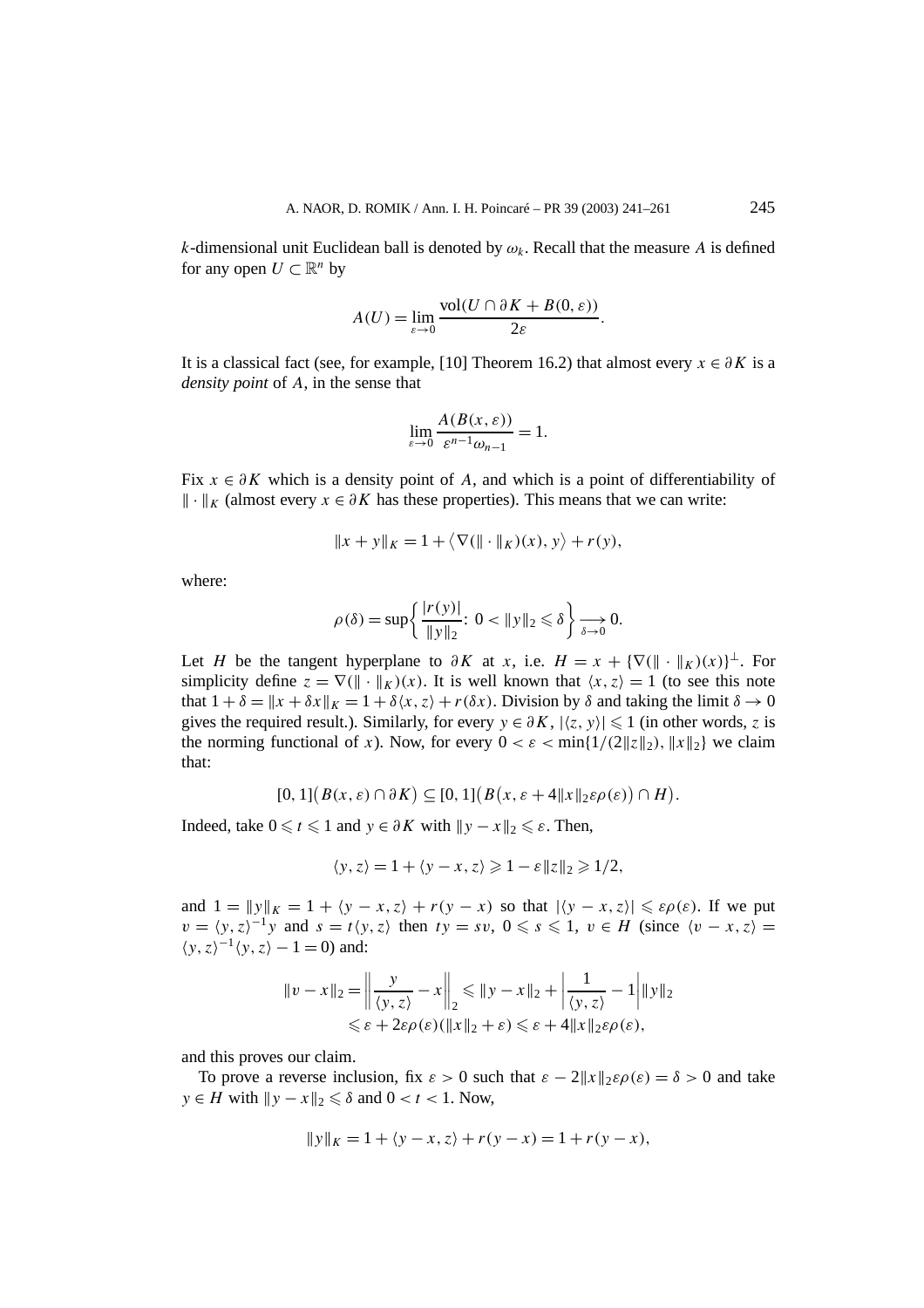so that  $1 \leq \|y\|_K \leq 1 + \delta\rho(\delta) \leq 1 + \varepsilon\rho(\varepsilon)$ . Hence, if we put  $v = y / \|y\|_K$  and  $s = t \|y\|_K$ then  $0 < s \leq 1 + \varepsilon \rho(\varepsilon)$ ,  $ty = sv$ ,  $v \in \partial K$  and as long as  $\delta \leq ||x||_2$ :

$$
\|v - x\|_2 \le \|y - x\|_2 + \left|\frac{1}{\|y\|_K} - 1\right| \|y\|_2 \le \delta + 2\|x\|_2 \varepsilon \rho(\varepsilon) = \varepsilon.
$$

We have proved that as long as  $\varepsilon$  is small enough:

$$
(1+\varepsilon\rho(\varepsilon))[0,1](B(x,\varepsilon)\cap\partial K)\supseteq[0,1](B(x,\varepsilon-2||x||_2\varepsilon\rho(\varepsilon))\cap H).
$$

Note that for every  $a > 0$ ,  $[0, 1](B(x, a) \cap H)$  is a cone with cusp 0 and base *B(x, a)* ∩ *H*. The (perpendicular) height of this cone is  $\langle z, x \rangle / \|z\|_2 = 1 / \|z\|_2$ , so that:

$$
vol([0, 1](B(x, a) \cap H)) = \frac{a^{n-1}\omega_{n-1}}{n\|z\|_2}.
$$

Using this observation and the previous two inclusions we get that for  $\varepsilon$  small enough:

$$
\frac{(\varepsilon-2\|x\|_2\varepsilon\rho(\varepsilon))^{n-1}}{(1+\varepsilon\rho(\varepsilon))^n}\cdot\frac{\omega_{n-1}}{n\|z\|_2}\leqslant C\big(B(x,\varepsilon)\cap\partial K\big)\leqslant\frac{(\varepsilon+4\|x\|_2\varepsilon\rho(\varepsilon))^{n-1}\omega_{n-1}}{n\|z\|_2}
$$

*.*

*.*

Hence:

$$
\lim_{\varepsilon \to 0} \frac{C(B(x,\varepsilon) \cap \partial K)}{\varepsilon^{n-1} \omega_{n-1}} = \frac{1}{n \| \nabla (\| \cdot \|_K)(x) \|_2}
$$

Finally using the fact that *x* is a density point of *A*:

$$
\frac{d\sigma_K}{d\mu_K} = \frac{\text{vol}(K)}{A(\partial K)} \cdot \lim_{\varepsilon \to 0} \frac{A(B(x,\varepsilon) \cap \partial K)}{C(B(x,\varepsilon) \cap \partial K)} = \frac{n \cdot \text{vol}(K)}{A(\partial K)} ||\nabla(||\cdot||_K)(x)||_2. \qquad \Box
$$

Applying Lemma 1 to the special case of  $B(\ell_p^n)$  (and reverting to our earlier notation), we have easily

 $LEMMA$  2. -

$$
\frac{d\sigma}{d\mu} = \frac{d\sigma_{B(\ell_p^n)}}{d\mu_{B(\ell_p^n)}}(x) = C_{n,p} \cdot \left(\sum_{i=1}^n |x_i|^{2p-2}\right)^{1/2},
$$

*where*  $C_{n,p}$  *is a constant depending on n and p.* 

*Proof of Theorem 2. –* By Lemma 2, we are faced with the problem of bounding the expression

$$
\|\mu - \sigma\| = \int\limits_{S(\ell_p^n)} \left| C_{n,p} \left( \sum_{i=1}^n |x_i|^{2p-2} \right)^{1/2} - 1 \right| d\mu,
$$

where  $C_{n,p} = \left[\int_{S(\ell_p^p)} (\sum_{i=1}^n |x_i|^{2p-2})^{1/2} d\mu\right]^{-1}$  is merely a normalizing constant. Now fix  $q = 2p - 2$ . Note that for any random variable *Z* and any  $a \in \mathbb{R}$ ,  $\mathbb{E}|Z - \mathbb{E}Z| \leq$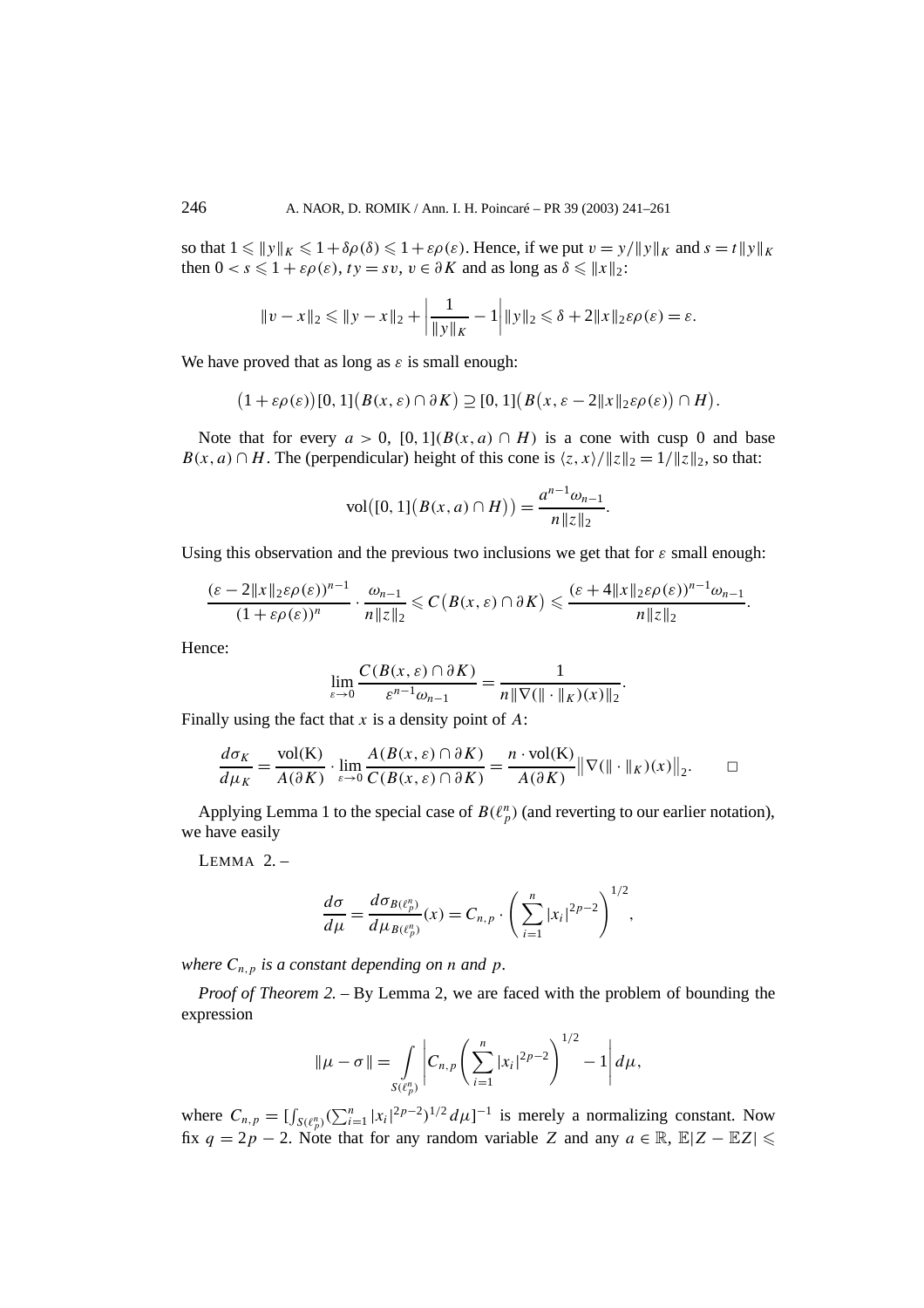$\mathbb{E}|Z - a| + \mathbb{E}|\mathbb{E}Z - a| \leq \mathbb{E}|Z - a| + \mathbb{E}(\mathbb{E}|Z - a|) = 2\mathbb{E}|Z - a|$ . Using this fact, and  $\mathbb{E}[Z - a] + \mathbb{E}[\mathbb{E}[Z - a] \le \mathbb{E}[Z - a] + \mathbb{E}(\mathbb{E}[Z - a]) = 2\mathbb{E}[Z - a]$ . Using using the fact that for  $a > b > 0$ ,  $\sqrt{a} - \sqrt{b} = \frac{a-b}{\sqrt{a} + \sqrt{b}} \le \frac{a-b}{\sqrt{b}}$ , we calculate:

$$
\|\mu - \sigma\| = \int_{S(\ell_p^p)} \left| \left( \int_{S(\ell_p^p)} \|y\|_q^{q/2} d\mu(y) \right)^{-1} \|x\|_q^{q/2} - 1 \right| d\mu(x)
$$
  
\n
$$
= \left( \int_{S(\ell_p^p)} \|y\|_q^{q/2} d\mu(y) \right)^{-1} \int_{S(\ell_p^p)} \left| \|x\|_q^{q/2} - \int_{S(\ell_p^p)} \|y\|_q^{q/2} d\mu(y) \right| d\mu(x)
$$
  
\n
$$
\leq 2 \left( \int_{S(\ell_p^p)} \|y\|_q^{q/2} d\mu(y) \right)^{-1} \int_{S(\ell_p^p)} \left| \|x\|_q^{q/2} - \left( \int_{S(\ell_p^p)} \|y\|_q^q d\mu(y) \right)^{1/2} \right| d\mu(x)
$$
  
\n
$$
\leq 2 \left( \int_{S(\ell_p^p)} \|y\|_q^{q/2} d\mu(y) \right)^{-1} \left( \int_{S(\ell_p^p)} \|y\|_q^q d\mu(y) \right)^{-1/2}
$$
  
\n
$$
\times \int_{S(\ell_p^p)} \left| \|x\|_q^q - \int_{S(\ell_p^p)} \|y\|_q^q d\mu(y) \right| d\mu(x)
$$
  
\n
$$
\leq 2 \left( \int_{S(\ell_p^p)} \|y\|_q^{q/2} d\mu(y) \right)^{-1} \left( \int_{S(\ell_p^p)} \|y\|_q^q d\mu(y) \right)^{-1/2}
$$
  
\n
$$
\times \left[ \int_{S(\ell_p^p)} \|x\|_q^{2q} d\mu(x) - \left( \int_{S(\ell_p^p)} \|y\|_q^q d\mu(y) \right)^2 \right]^{1/2}.
$$

The last inequality used the fact that for any random variable  $Z$ ,  $\mathbb{E}|Z - \mathbb{E}Z| \leq$  $\sqrt{\mathbb{E}Z^2-(\mathbb{E}(Z))^2}.$ 

We now go back to the probabilistic realization of the measure  $\mu$  given in Theorem 1. Using the notation of Theorem 1, put  $T = \sum_{i=1}^{n} |g_i|^q$ . Note that the independence of *S* and *X* (defined as before) implies in particular that for any  $\alpha > 0$ ,  $\int_{S(\ell_p^n)} ||x||_q^{\alpha q} d\mu(x) =$  $\mathbb{E}[T^{\alpha}/S^{\alpha q/p}] = (\mathbb{E}T^{\alpha})/(\mathbb{E}S^{\alpha q/p})$ . Using this observation, and Theorem 1, the above inequality translates into:

$$
\|\mu-\sigma\| \leq 2 \cdot \frac{(\mathbb{E}T)^{1/2}}{\mathbb{E}T^{1/2}} \cdot \frac{(\mathbb{E}S^{q/2p})(\mathbb{E}S^{q/p})^{1/2}}{(\mathbb{E}S^{2q/p})^{1/2}} \cdot \sqrt{\frac{\mathbb{E}T^2}{(\mathbb{E}T)^2} - \frac{\mathbb{E}S^{2q/p}}{(\mathbb{E}S^{q/p})^2}}.
$$

The first fraction in this expression is bounded by a constant (depending on *p*). Indeed,

$$
\frac{(\mathbb{E}T)^{1/2}}{\mathbb{E}T^{1/2}} = \frac{(\mathbb{E}|g_1|^q)^{1/2}\sqrt{n}}{\mathbb{E}T^{1/2}} = \frac{(\mathbb{E}|g_1|^q)^{1/2}\sqrt{n}}{\mathbb{E}||(g_1|^{q/2}, \dots, |g_n|^{q/2})||_2}
$$
  

$$
\leq \frac{(\mathbb{E}|g_1|^q)^{1/2}\sqrt{n}}{\mathbb{E}||(g_1|^{q/2}, \dots, |g_n|^{q/2})||_1/\sqrt{n}} = \frac{(\mathbb{E}|g_1|^q)^{1/2} \cdot n}{n \cdot \mathbb{E}|g_1|^{q/2}} = c_p.
$$

The second fraction is trivially bounded by 1, by Jensen's inequality. To conclude our proof of Theorem 2, we thus need to bound the radical by a universal constant times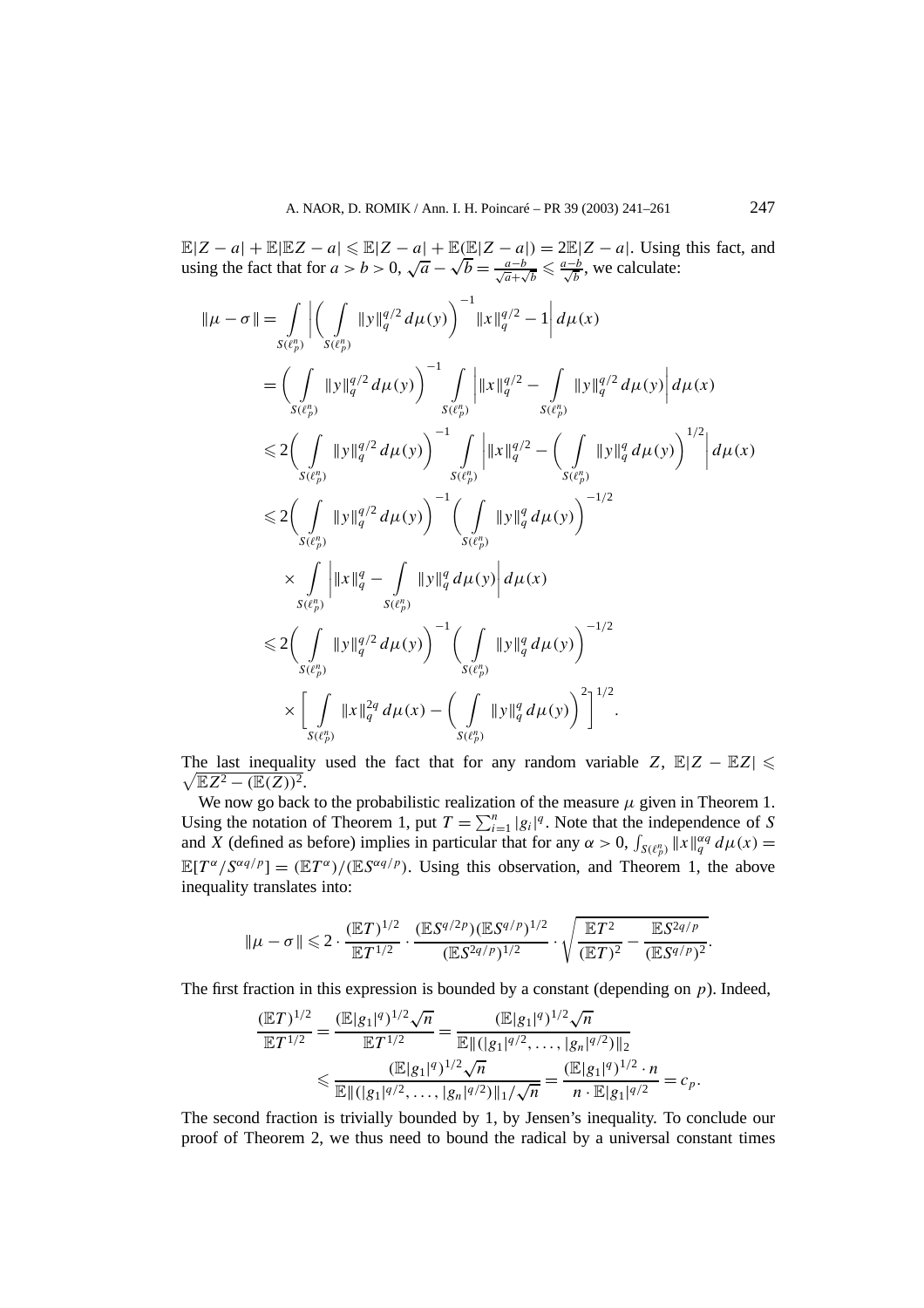*n*<sup>−</sup>1*/*2. Note that:

$$
\frac{\mathbb{E}T^2}{(\mathbb{E}T)^2} = \frac{n \mathbb{E}|g|^{2q} + n(n-1)(\mathbb{E}|g|^q)^2}{n^2(\mathbb{E}|g|^q)^2} \leq 1 + \frac{c_p}{n},
$$

for some  $c_p \in \mathbb{R}$ , and the required inequality follows since  $\frac{\mathbb{E}S^{2q/p}}{(\mathbb{E}S^{q/p})^2} \geq 1$ .  $\Box$ 

# 3. The asymptotic distribution of the coordinates of a random vector on the  $\ell_p^n$ **sphere**

In this section we apply the result of the previous section to prove that for a random vector on  $S(\ell_p^n)$  (chosen according to either the surface or cone measures), the joint distribution of *k* of its coordinates will be close in total variation to the law of *k* i.i.d. r.v.s having density  $1/(2\Gamma(1+1/p))e^{-|t|^p}$   $(t \in \mathbb{R})$ , as long as  $k = o(n)$ . More precisely, for any  $k$  we will show that the variation distance is of the order  $k/n$  for the cone measure, and  $k/n + c/\sqrt{n}$  for the surface measure. These statements are essentially the results of [15] and [11] (for the surface measure the estimate in [11] is also of order  $k/n$  so that our proof gives a somewhat worse estimate than that of [11] is also of order  $k/n$  so that our proof gives a somewhat worse estimate than that of [11] in the range  $k \le \sqrt{n}$ . In Section 5 we suggest a method which may lead to an improvement of this estimate.). This application is a generalization of results that appeared in [7]. For the sake of a more streamlined presentation of these results, and since we wish to emphasize the simplicity of the proof, we will repeat the proof of a technical calculation that was needed also in [7] and [15]. We will then reduce the problem to a one dimensional computation. A reduction argument was also needed in [7] and [15]. We give here a direct and simple argument which achieves such a reduction, and this makes the presentation self contained.

In what follows,  $f_Z$  will denote the density of a r.v.  $Z$ .

The following lemma is essentially contained in [7]:

LEMMA 3. – *Assume that*  $0 < \alpha < \beta$  *and*  $\beta > 1$ *. Let X be a r.v. which is*  $(\alpha + \beta)$ *times a Beta(α, β) r.v.*; *that is, X has density*

$$
f_X(x) = \frac{\Gamma(\alpha + \beta)}{(\alpha + \beta)\Gamma(\alpha)\Gamma(\beta)} \cdot \left(\frac{x}{\alpha + \beta}\right)^{\alpha - 1} \cdot \left(1 - \frac{x}{\alpha + \beta}\right)^{\beta - 1} \quad (0 \le x \le \alpha + \beta);
$$

*and let Y be an r.v. with Gamma(α,* 1*) distribution, that is*

$$
f_Y(x) = \frac{1}{\Gamma(\alpha)} \cdot e^{-x} x^{\alpha - 1} \quad (0 \leq x < \infty).
$$

*Then the variation distance between the distributions of X* and *Y is at most*  $\frac{4\alpha+12}{\beta}$ . *Proof. –*

$$
\frac{f_X(x)}{f_Y(x)} = \frac{\Gamma(\alpha + \beta)}{(\alpha + \beta)^{\alpha} \Gamma(\beta)} \cdot e^x \left(1 - \frac{x}{\alpha + \beta}\right)^{\beta - 1} \quad (0 \le x \le \alpha + \beta),
$$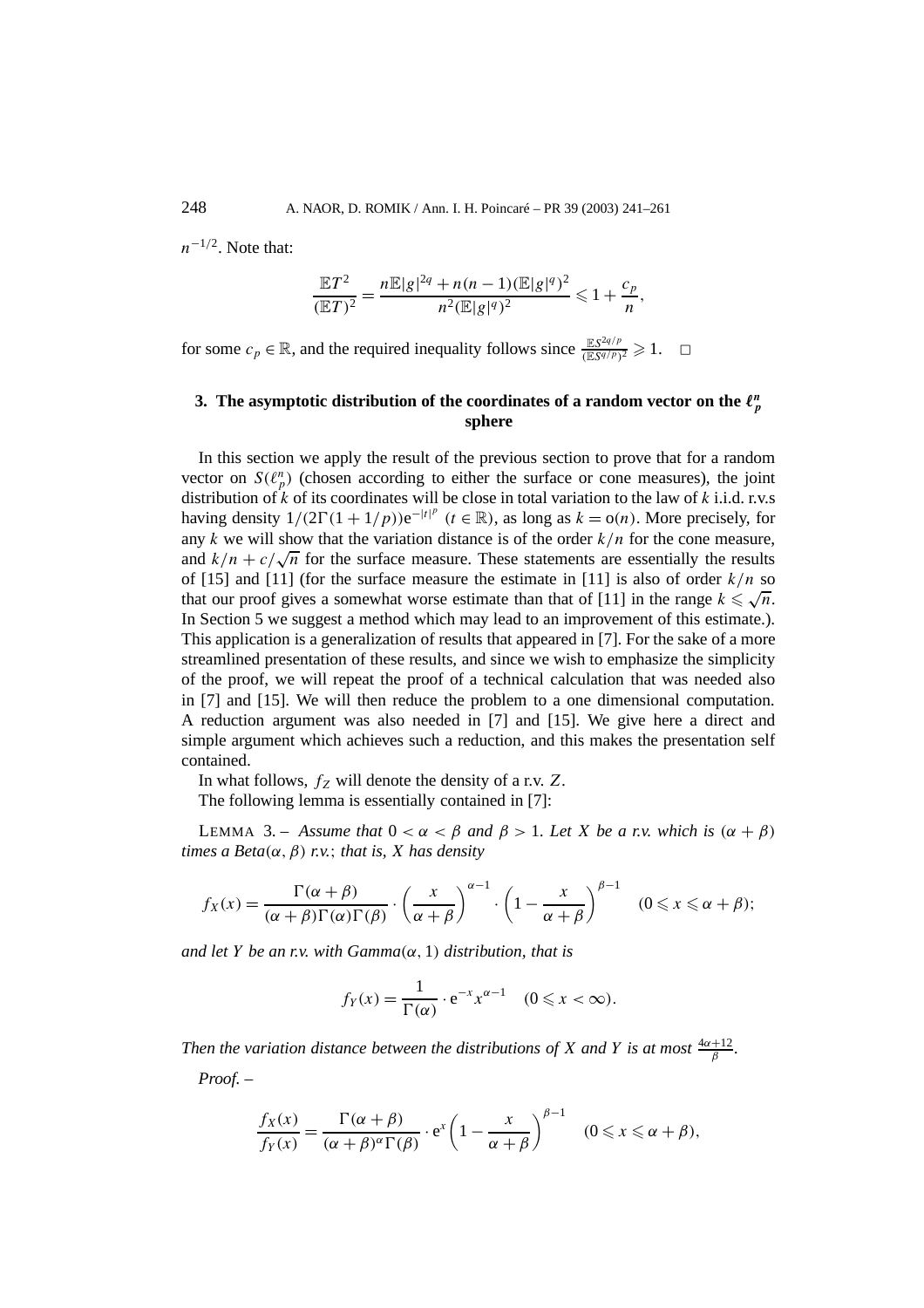or  $\frac{f_X(x)}{f_Y(x)} = A \cdot h(x)$ , where  $A = \frac{\Gamma(\alpha+\beta)}{(\alpha+\beta)^{\alpha}\Gamma(\beta)}$  and  $h(x) = e^x (1 - \frac{x}{\alpha+\beta})^{\beta-1} (0 \le x \le \alpha+\beta)$ . First, note that  $\log h(x) = x + (\beta - 1) \log(1 - \frac{x}{\alpha + \beta})$  attains its maximum when  $x = \alpha + 1$ , therefore  $\log h(x) \le \alpha + 1 + (\beta - 1) \log(\frac{\beta - 1}{\alpha + \beta})$  ( $0 \le x \le \alpha + \beta$ ). Next, we bound  $\log A$ using the following version of Stirling's formula:

$$
1 \leqslant \Gamma(x)/\left(\sqrt{2\pi} \, x^{x-1/2} e^{-x}\right) \leqslant e^{1/12x}
$$

(see the monograph by Artin [1]).

$$
\log A = -\alpha \log(\alpha + \beta) + \log \Gamma(\alpha + \beta) - \log \Gamma(\beta)
$$
  
\$\leq -\alpha \log(\alpha + \beta) + (\alpha + \beta - \frac{1}{2}) \log(\alpha + \beta) - (\alpha + \beta)\$  

$$
- (\beta - \frac{1}{2}) \log \beta + \beta + \frac{1}{12(\alpha + \beta)}
$$
  

$$
= (\beta - \frac{1}{2}) \log (\frac{\alpha + \beta}{\beta}) - \alpha + \frac{1}{12(\alpha + \beta)}.
$$

Adding the two bounds we have:

$$
\log(Ah(x)) \le 1 + (\beta - 1)\log\left(\frac{\beta - 1}{\beta}\right) + \frac{1}{2}\log\left(\frac{\alpha + \beta}{\beta}\right) + \frac{1}{12(\alpha + \beta)}
$$

$$
= 1 + (\beta - 1)\log\left(1 - \frac{1}{\beta}\right) + \frac{1}{2}\log\left(1 + \frac{\alpha}{\beta}\right) + \frac{1}{12(\alpha + \beta)}
$$

$$
\le \frac{1}{\beta} + \frac{\alpha}{2\beta} + \frac{1}{12(\alpha + \beta)} \le \frac{\alpha/2 + 1 + 1/12}{\beta} \le \frac{\alpha + 3}{2\beta} < 2.
$$

Now exponentiating, and using the fact that for  $0 \le x \le 2$ ,  $e^x \le 1 + 4x$ :

$$
\frac{f_X(x)}{f_Y(x)} - 1 \leqslant e^{\frac{\alpha+3}{2\beta}} - 1 \leqslant \frac{2\alpha + 6}{\beta}.
$$

**Hence** 

$$
||P_X - P_Y|| = \int_{0}^{\infty} |f_X(x) - f_Y(x)| dx = \int_{0}^{\infty} \left| \frac{f_X(x)}{f_Y(x)} - 1 \right| f_Y(x) dx
$$
  
= 
$$
2 \int_{0}^{\infty} \left( \frac{f_X(x)}{f_Y(x)} - 1 \right)^{+} f_Y(x) dx \le \frac{4\alpha + 12}{\beta},
$$

where  $P_Z$  denotes the distribution of a r.v. *Z*, and  $a^+ = \max(a, 0)$ .  $\Box$ 

Now let  $k < n$ . Let  $X = (X_1, X_2, ..., X_n)$  be a random vector on  $S(\ell_p^n)$ , chosen according to the cone measure. Denote its first *k* coordinates by  $X' = (X_1, X_2', \ldots, X_k)$ . Let  $G = (g_1, g_2, \ldots, g_n)$  be a random vector of i.i.d. r.v.s with density  $1/(2\Gamma(1 +$  $1/p$ )) $e^{-|t|^p}$ , and let  $G' = (g_1, \ldots, g_k)$ . We wish to estimate the variation distance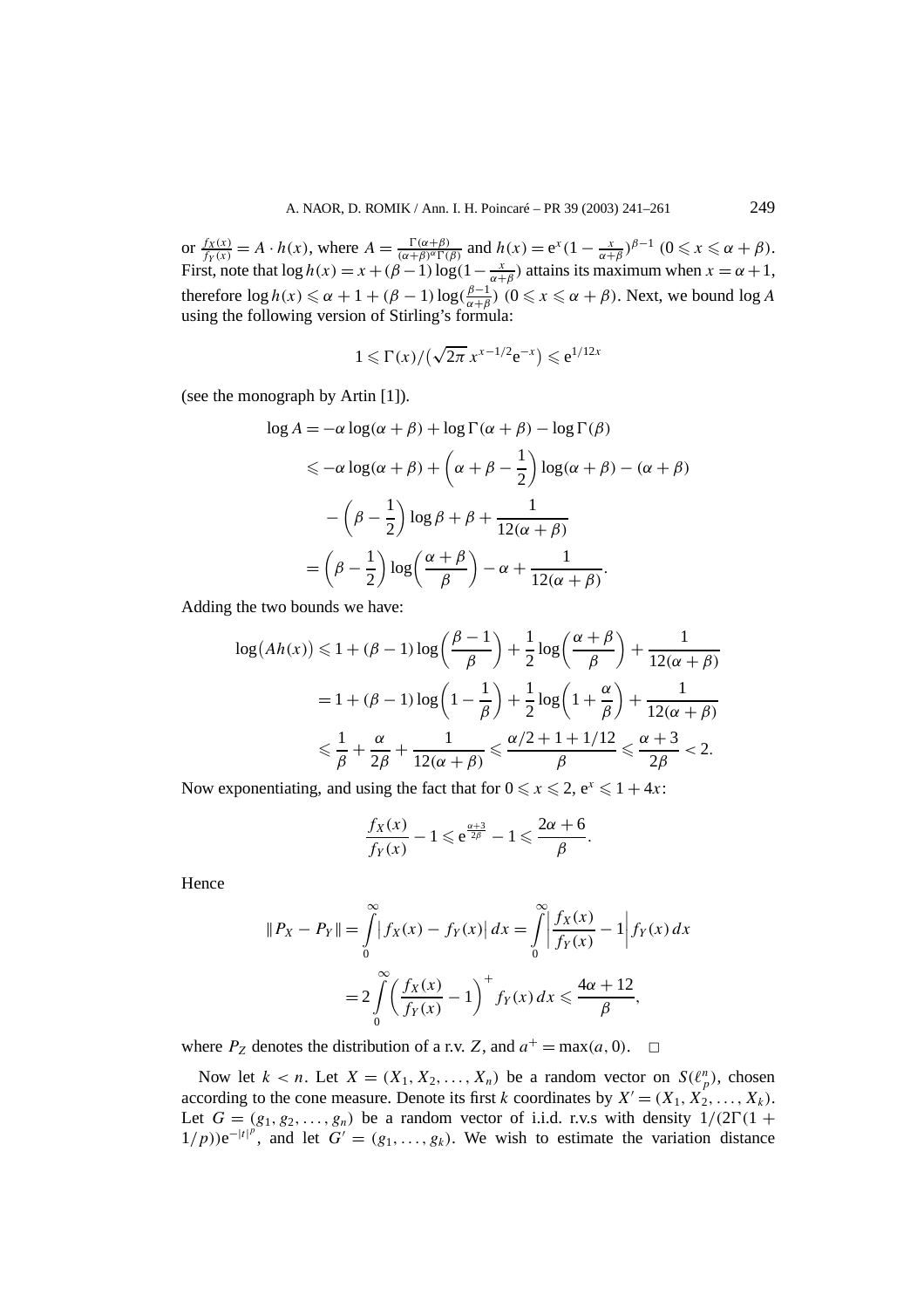$||P_{a_nX'} - P'_G||$ , for normalization constants  $a_n$  which are of the order  $n^{1/p}$ . For convenience we choose  $a_n = (n/p)^{1/p}$ .

LEMMA 4. – *Define*  $W = \|a_n X'\|_p^p$  and  $Z = \|G'\|_p^p$ . Then:

$$
||P_{a_nX'}-P_{G'}||=||P_W-P_Z||.
$$

*Proof.* – Put  $S' = \sum_{j=1}^{k} |g_j|^p$ ,  $S'' = \sum_{j=k+1}^{n} |g_j|^p$ . We will denote by  $\phi$  the density of *S''*, and by  $\psi_r$  the density of the random variable  $(S'/(S'+r))^{1/p}$ , where  $r > 0$ . Define:

$$
H(u) = \frac{1}{n \cdot \text{vol}(B(\ell_p^n)) \cdot u^{n-1}} \int_{0}^{\infty} \phi(r) \psi_r(u) dr.
$$

We first claim that the density of *X'* is  $H(\Vert x \Vert_p)$ . Indeed, take a Borel subset  $B \subset \mathbb{R}^k$ . By Theorem 1,

$$
P(X' \in B) = P\left(\frac{G'}{(S' + S'')^{1/p}} \in B\right) = \mathbb{E}P\left(\frac{G'}{(S' + S'')^{1/p}} \in B \middle| S''\right).
$$

Therefore, using the independence of  $S''$  and  $G'$ , and the independence of  $S'$  and  $G'/(S')^{1/p}$  (which is Theorem 1 in  $\mathbb{R}^k$ ), we get:

$$
P(X' \in B) = \int_{0}^{\infty} \phi(r) P\left(\frac{G'}{(S'+r)^{1/p}} \in B\right) dr
$$
  
\n
$$
= \int_{0}^{\infty} \phi(r) P\left(\left(\frac{S'}{S'+r}\right)^{1/p} \cdot \frac{G'}{(S')^{1/p}} \in B\right) dr
$$
  
\n
$$
= \int_{0}^{\infty} \phi(r) \mathbb{E}\left[P\left(\left(\frac{S'}{S'+r}\right)^{1/p} \cdot \frac{G'}{(S')^{1/p}} \in B \middle| S'\right)\right] dr
$$
  
\n
$$
= \int_{0}^{\infty} \phi(r) \int_{0}^{\infty} \psi_r(u) P\left(u \cdot \frac{G'}{(S')^{1/p}} \in B\right) du dr
$$
  
\n
$$
= \int_{0}^{\infty} \phi(r) \int_{0}^{\infty} \psi_r(u) \mu\left(\frac{B}{u}\right) du dr
$$
  
\n
$$
= \int_{0}^{\infty} n \cdot \text{vol}\left(B(\ell_p^n)\right) \cdot u^{n-1} H(u) \mu\left(\frac{B}{u}\right) du = \int_{B} H(\Vert x \Vert_p) dx.
$$

In the last two steps we used, respectively, Fubini's theorem, and the polar coordinate integration formula of Proposition 1.

Having established the claim about the density of *X* , the lemma will follow by another application of Proposition 1: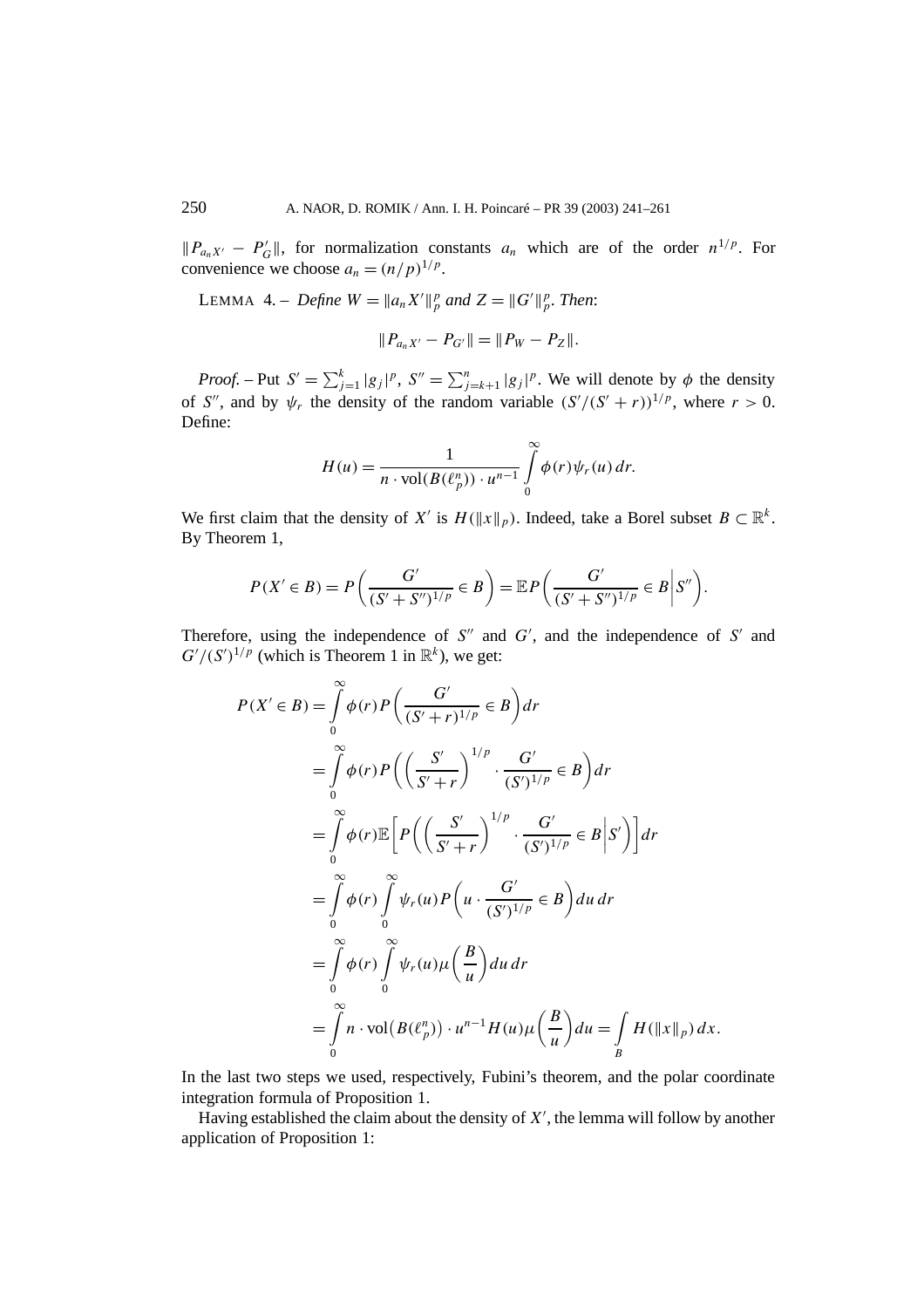$$
||P_{a_nX'} - P_{G'}|| = \int_{\mathbb{R}^k} |f_{a_nX'} - f_{G'}| dx
$$
  
=  $k \cdot \text{vol}(B(\ell_p^k)) \int_0^\infty r^{k-1} \int_{S(\ell_p^k)} \left| \frac{1}{a_n} H(r/a_n) - \frac{1}{(2\Gamma(1+1/p))^k} e^{-r^p} \right| d\mu(z) dr$   
=  $k \cdot \text{vol}(B(\ell_p^k)) \int_0^\infty r^{k-1} \left| \frac{1}{a_n} H(r/a_n) - \frac{1}{(2\Gamma(1+1/p))^k} e^{-r^p} \right| dr$   
=  $\int_0^\infty |f_W(r) - f_Z(r)| dr = ||P_W - P_Z||.$ 

Where in the last equality we used the fact that the density of *W* is equal to *k* vol $(B(\ell_p^k))r^{k-1}H(r/a_n)/a_n$  and the density of *Z* is proportional to e<sup>-*rp*</sup> (these facts also follow from Proposition 1).  $\square$ 

*Remark* 1. – In the more abstract terminology of the Diaconis–Freedman paper, we have shown that the sigma-field in  $\mathbb{R}^k$  pulled back from the Borel sets in  $\mathbb R$  by the mapping  $u \to \|u\|_p$  is "sufficient", and this implies the lemma.

*Remark* 2. – Since *S'* and *S''* have *Gamma* $(k/p, 1)$  and *Gamma* $((n - k)/p, 1)$ distribution, respectively (see below), the density *H* that appeared in the proof of Lemma 4 can be computed. We get that the density of *X'* at  $x \in B(\ell_p^k)$  is:

$$
H(\|x\|_p) = \frac{p\Gamma(\frac{n}{p})}{n\Gamma(\frac{k}{p})\Gamma(\frac{n-k}{p})} \cdot \|x\|_p^{(k-1)} \cdot (1 - \|x\|_p^p)^{\frac{n-k}{p}-1}.
$$

*Z* has distribution *Gamma* $(k/p, 1)$ , since it is a sum of i.i.d. *Gamma* $(1/p, 1)$ components. The distribution of *W* is (a rescaling of) a Beta distribution – this can be seen again using the Schechtman–Zinn realization of the cone measure, which implies that *W* has the same distribution as

$$
a_n^p \cdot \frac{\sum_{i=1}^k g_i^p}{\sum_{i=1}^k g_i^p + \sum_{i=k+1}^n g_i^p},
$$

an expression of the form  $a_nU/(U+V)$  where U and V are independent Gamma r.v.s with the same scale parameter. Thus *W* has distribution  $a_n^p$  times the *Beta*( $k/p$ , (*n* −  $k$ / $p$ ) distribution. The total variation distance can therefore be estimated by Lemma 3 above, where  $\alpha = k/p$ ,  $\beta = (n - k)/p$ . Finally, we have (with our choice of  $a_n =$  $(n/p)^{1/p}$  as above):

THEOREM  $3. - For  $1 \leq k \leq \min\{n/2, n - p\}$ , the following estimate holds:$ 

$$
||P_{a_nX'}-P_{G'}||\leqslant \frac{4k+12p}{n-k}.
$$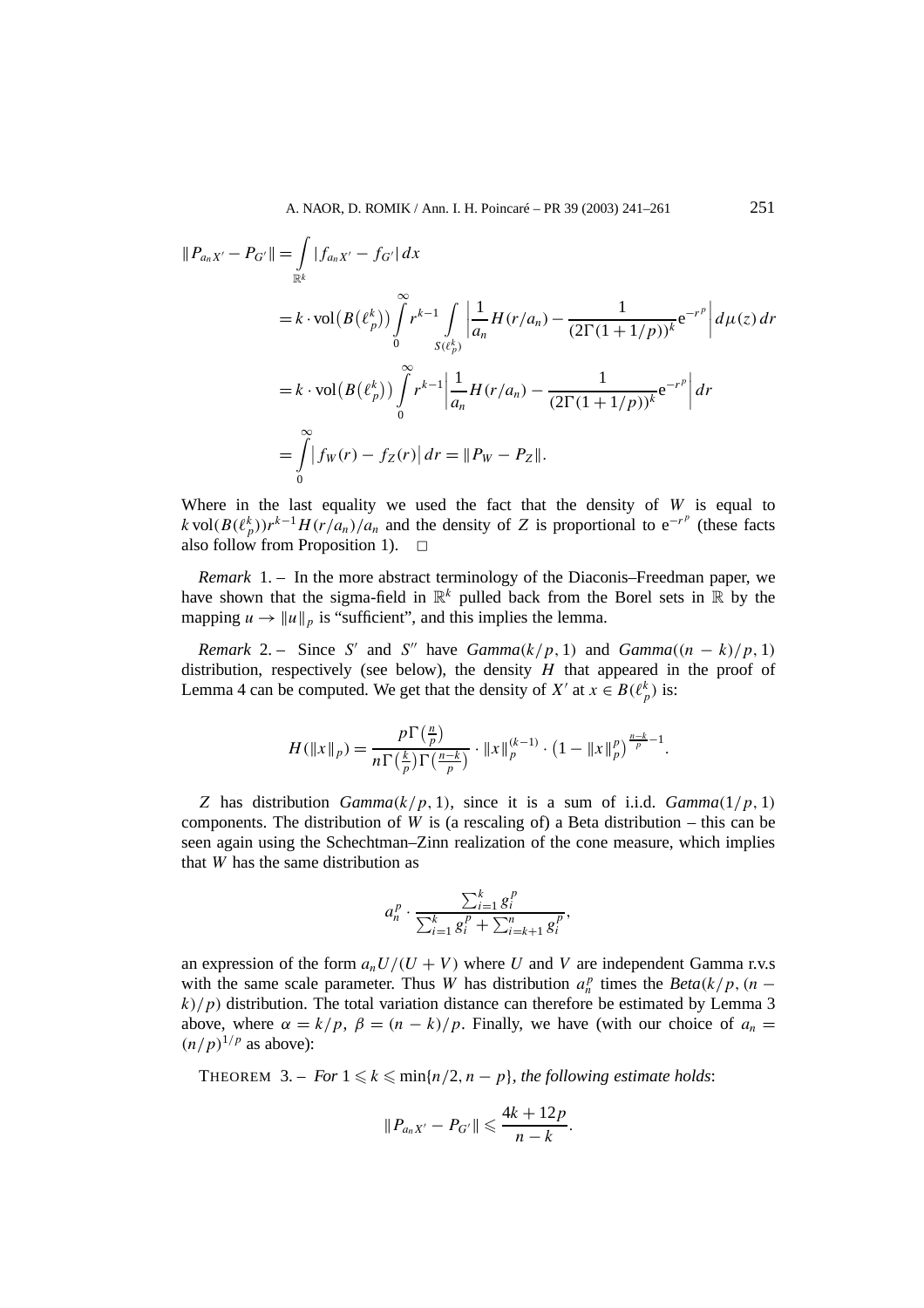Note that the above discussion is for a random vector on  $S(\ell_p^n)$  chosen according to the cone measure. Now, let  $\mathbf{Y} = (Y_1, Y_2, \dots, Y_n)$  be a *uniform* vector on  $S(\ell_p^n)$  – that is, a vector chosen according to the normalized surface measure. Let  $\mathbf{Y}' = (Y_1, \ldots, Y_k)$ . Combining Theorems 2 and 3 we have:

THEOREM  $4. - For 1 \leq k < \min\{n/2, n - p\}$ , the following estimate holds:

$$
||P_{a_nY'} - P_{G'}|| \le \frac{4k + 12p}{n - k} + \frac{c_p}{\sqrt{n}}.
$$

## **4. Random projections**

This section deals with projections of the surface measure of  $S(\ell_p^n)$  onto random subspaces. This section differs from the previous sections in the techniques used and the nature of the results proved.

As we noted in the introduction, these projections will be (with high probability) approximately Gaussian for high dimensions, as long as the subspace is of dimension much smaller than  $n$ . The estimates we give will not use the total variation metric, but rather a different metric between measures:

*Definition* 1. – Given two probability measures *P* and *Q* on  $\mathbb{R}^n$ , we define the *T*distance between them as:

$$
T(P, Q) = \sup_{x \in \mathbb{R}^n} \left| P(\{y: \langle x, y \rangle \le 1\}) - Q(\{y: \langle x, y \rangle \le 1\}) \right|
$$
  
=  $\sup \{ |P(H) - Q(H)| : H \text{ affine half-space} \}.$ 

The use of this metric in the present context was suggested to us by B. Tsirelson.

We will begin by formulating a general principle, which states a "Randomized Central Limit Theorem" for probability measures in  $\mathbb{R}^n$  satisfying certain conditions. It should be pointed out, that this result holds for more general measures than volume measures on convex bodies, and is not one-dimensional. Therefore, our result is more general than the treatment of the so-called Central Limit Problem for Convex Bodies given by e.g. Antilla, Ball and Perissinaki [2]. This generality, however, leads to a worse dependence on *ε* in Theorem 5 below (see also the remark following Theorem 5).

Let us recall some basic definitions: Given a compactly supported probability measure *P* on  $\mathbb{R}^n$ , we say that it is isotropic, if for every  $\theta \in S^{n-1}$ ,

$$
\int_{\mathbb{R}^n} \langle x, \theta \rangle^2 dP(x) = 1.
$$

We also say that *P* has the square negative correlation property, if for every  $1 \leq i, j \leq n$ :

$$
\int_{\mathbb{R}^n} x_i^2 x_j^2 dP(x) \leqslant \bigg(\int_{\mathbb{R}^n} x_i^2 dP(x)\bigg) \bigg(\int_{\mathbb{R}^n} x_j^2 dP(x)\bigg).
$$

For every  $k \leq n$  we denote by  $G(n, k)$  the Grassmanian Manifold of all *k*-dimensional subspaces of  $\mathbb{R}^n$ , and by  $\lambda_{n,k}$  we denote the normalized Haar measure on  $G(n, k)$ . For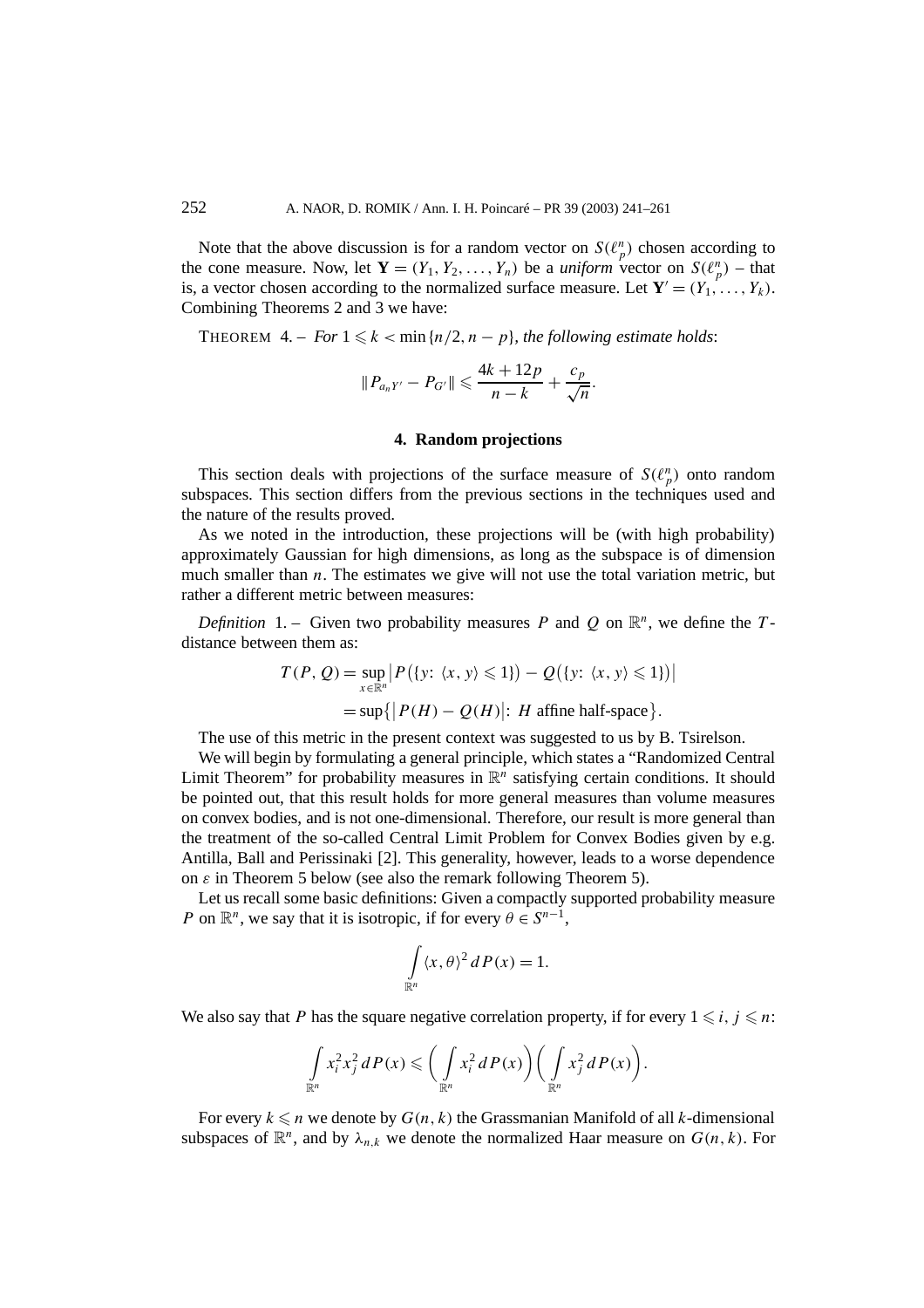every *k*-dimensional subspace  $E \subset \mathbb{R}^n$  we denote by  $\text{Proj}_E(P)$  the orthogonal projection of *P* onto *E*. In what follows,  $\gamma_k$  is the standard *k*-dimensional Gaussian measure. We can now state the main theorem:

THEOREM 5. – *Let P be a compactly supported, non-atomic isotropic measure on*  $\mathbb{R}^n$  *satisfying the square negative correlation property. Define:* 

$$
B = \bigg( \int_{\mathbb{R}^n} \|x\|_4^4 dP(x) \bigg)^{1/4}.
$$

*Then for every*  $\varepsilon > 0$  *and*  $k \leqslant c_1 \varepsilon^4 n^2 / B^4$  *the following inequality holds*:

$$
\lambda_{n,k}(\lbrace E \in G(n,k): T(\text{Proj}_E(P), \gamma_k) \geqslant \varepsilon \rbrace) \leqslant \frac{c_2}{\varepsilon} \exp\bigg(-\frac{c_3 n^2 \varepsilon^4}{B^4}\bigg),
$$

*where c*1*, c*2*, c*<sup>3</sup> *are numerical constants.*

*Remark* 3. – When *P* is the normalized volume measure on a symmetric convex body  $K \subset \mathbb{R}^n$ , and  $k = 1$ , the  $\varepsilon^4$ -term in the above estimate can be improved to  $\varepsilon^2$ . This was proved in [2] using Busemann's theorem. It is unclear whether a similar estimate can be proved in the full generality of the assumptions of Theorem 5.

In what follows, we will always assume that *P* satisfies the above conditions. Denote by  $\omega$  the normalized surface measure on the Euclidean sphere  $S^{n-1}$ .

LEMMA 5. – Let  $h : \mathbb{R} \to \mathbb{R}$  be a bounded Lipschitz function with constant L. Then *for every*  $n \geqslant 3$ 

$$
\left|\int\limits_{S^{n-1}}\int\limits_{\mathbb{R}^n}h(\langle x,\theta\rangle)\,dP(x)\,d\omega(\theta)-\int\limits_{\mathbb{R}}h\,d\gamma_1\right|\leqslant\frac{B^2L+50\sup_{x\in\mathbb{R}}|h(x)|}{n}.
$$

*Proof. –*

$$
\left| \int_{S^{n-1}} \int_{\mathbb{R}^n} h(\langle x, \theta \rangle) dP(x) d\omega(\theta) - \int_{\mathbb{R}} h d\gamma_1 \right|
$$
  
\n
$$
= \left| \int_{\mathbb{R}^n} \int_{S^{n-1}} h\left( \|x\|_2 \left\langle \frac{x}{\|x\|_2}, \theta \right\rangle \right) d\omega(\theta) dP(x) - \int_{\mathbb{R}} h d\gamma_1 \right|
$$
  
\n
$$
= \left| \int_{\mathbb{R}^n} \int_{S^{n-1}} h(\|x\|_2 \theta_1) d\omega(\theta) dP(x) - \int_{\mathbb{R}} h d\gamma_1 \right|
$$
  
\n
$$
\leq \left| \int_{\mathbb{R}^n} \int_{S^{n-1}} h(\|x\|_2 \theta_1) d\omega(\theta) dP(x) - \int_{S^{n-1}} h(\sqrt{n} \theta_1) d\omega(\theta) \right|
$$
  
\n
$$
+ \left| \int_{S^{n-1}} h(\sqrt{n} \theta_1) d\omega(\theta) - \int_{\mathbb{R}} h d\gamma_1 \right|,
$$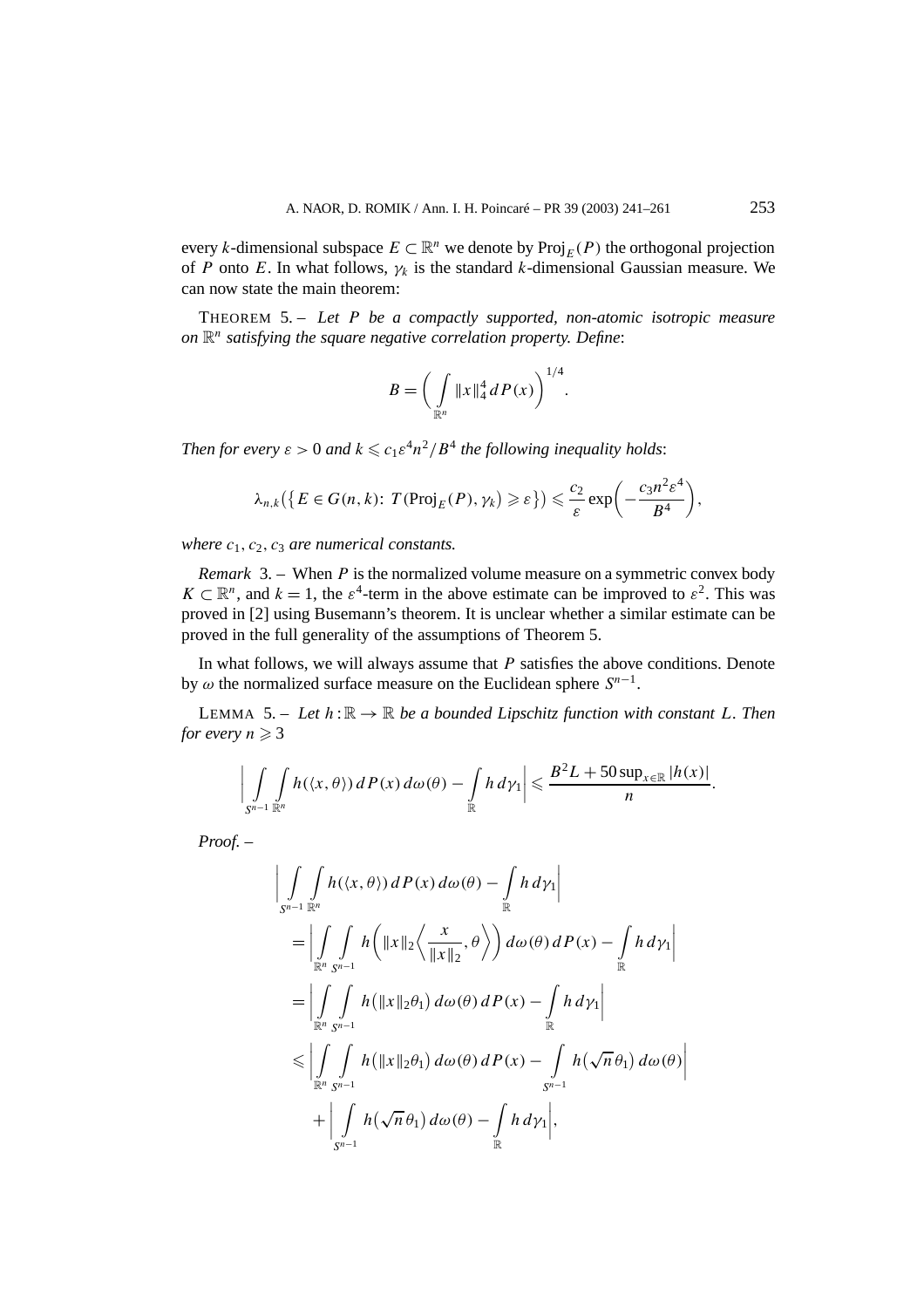where we have used the rotational invariance of the measure  $\omega$  ( $\theta_1$  denoting the first coordinate of *θ*).

The second summand can be estimated by the special case  $p = 2$ ,  $k = 1$  of Theorem 3 (which is in fact part of the original statement proved by Diaconis and Freedman) as follows:

$$
\left|\int\limits_{S^{n-1}} h(\sqrt{n}\,\theta_1)\,d\omega(\theta) - \int\limits_{\mathbb{R}} h\,d\gamma_1\right| \leqslant \frac{50\sup_{x\in\mathbb{R}}|h(x)|}{n}.
$$

Note that this is where the assumption  $n \geq 3$  is used.

The first summand is estimated as follows:

$$
\left| \int_{\mathbb{R}^n} \int_{S^{n-1}} h(\|x\|_2 \theta_1) d\omega(\theta) dP(x) - \int_{S^{n-1}} h(\sqrt{n} \theta_1) d\omega(\theta) \right|
$$
  
\n
$$
\leq L \int_{R^n} \int_{S^{n-1}} ||x||_2 - \sqrt{n} ||\theta_1| d\omega(\theta) dP(x)
$$
  
\n
$$
= L \Biggl( \int_{S^{n-1}} |\theta_1| d\omega(\theta) \Biggr) \Biggl( \int_{\mathbb{R}^n} ||x||_2 - \sqrt{n} |dP(x) \Biggr)
$$
  
\n
$$
\leq L \Biggl( \int_{S^{n-1}} \theta_1^2 d\omega(\theta) \Biggr)^{1/2} \Biggl( \int_{\mathbb{R}^n} ||x||_2 - \sqrt{n} |dP(x) \Biggr)
$$
  
\n
$$
= \frac{L}{\sqrt{n}} \int_{\mathbb{R}^n} ||x||_2 - \sqrt{n} |dP(x) \leq \frac{L}{n} \int_{\mathbb{R}^n} ||x||_2^2 - n |dP(x)
$$
  
\n
$$
= \frac{L}{n} \int_{\mathbb{R}^n} \Biggl| \sum_{i=1}^n (x_i^2 - 1) \Biggr| dP(x) \leq \frac{L}{n} \Biggl[ \int_{\mathbb{R}^n} \Biggl( \sum_{i=1}^n (x_i^2 - 1) \Biggr)^2 dP(x) \Biggr]^{1/2}
$$
  
\n
$$
= \frac{L}{n} \Biggl[ \int_{\mathbb{R}^n} \Biggl( \sum_{i=1}^n (x_i^2 - 1)^2 + \sum_{i \neq j} (x_i^2 - 1)(x_j^2 - 1) \Biggr) dP(x) \Biggr]^{1/2} \leq \frac{LB^2}{n}.
$$

Where in the last inequality we used the assumption that *P* is isotropic and the square negative correlation property.  $\Box$ 

In order to prove Theorem 5 we will apply the following concentration inequality due to Gordon [8] (see also [18]). In both papers this inequality is proved in the text but is not specifically stated as a theorem. A weaker version of it (with a worse dependence on  $\delta$ ) is a classical interpretation of Levy's isoperimetric inequality on the sphere (see for example [12] Theorem 2.4). For the reader's convenience we will sketch the proof.

**THEOREM** 6. – *There are absolute constants*  $c_1, c_2, c_3 > 0$  *such that for every f* : *S<sup>n</sup>*−<sup>1</sup> → R *which is Lipschitz with constant L (with respect to the Euclidean metric on*  $S^{n-1}$ *), for every*  $\delta > 0$  *and for every*  $k \le c_1 \delta^2 n / L^2$ :

$$
\lambda_{n,k}\bigg(\bigg\{E\in G(n,k)\colon\exists x\in E\cap S^{n-1}\bigg|f(x)-\int\limits_{S^{n-1}}f(y)\,d\omega(y)\bigg|\geqslant \delta\bigg\}\bigg)\leqslant c_2\mathrm{e}^{-c_3\delta^2n/L^2}.
$$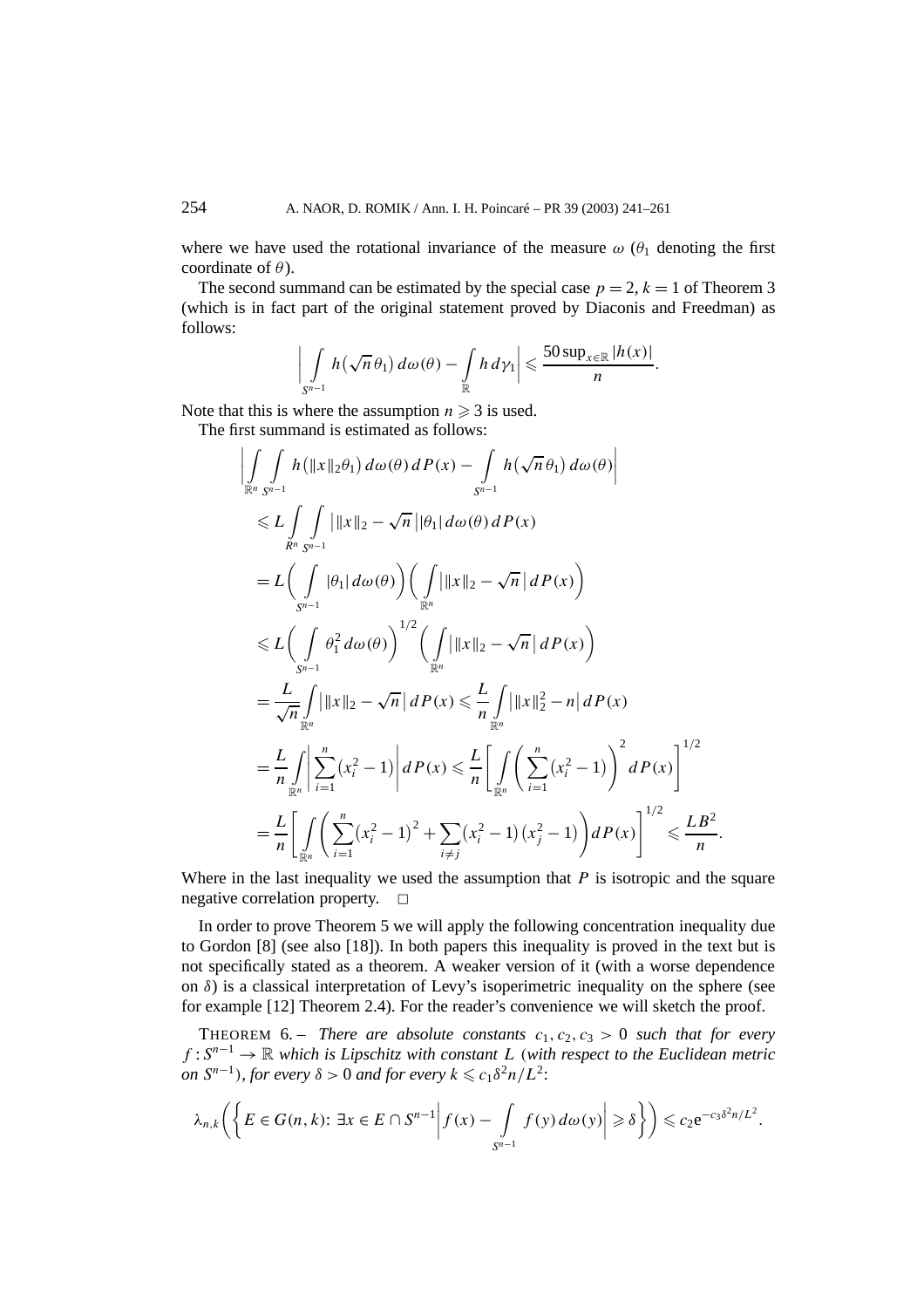Denote by  $e_1, \ldots, e_n$  the standard basis of  $\mathbb{R}^n$  and let  $\{X_{ij}; i = 1, \ldots, k, j = 1, \ldots, n\}$ be i.i.d. standard Gaussian random variables. For every  $a \in S^{k-1}$  consider the random vector:

$$
Y_a = \sum_{i=1}^k a_i \sum_{j=1}^n X_{ij} e_j.
$$

Denote also by  $G = \sum_{j=1}^{n} X_{1j} e_j$  the standard Gaussian random vector in  $\mathbb{R}^n$ .

In [18] the following result was proved for norms. Actually, the proof only uses the fact that a norm is Lipschitz (the parameter  $\sigma$  in [18] is precisely the Lipschitz constant of the norm). For general Lipschitz functions, the following proposition is the inequality obtained in the second line of p. 276 of [18].

**PROPOSITION** 2. – *There are absolute constants*  $c_1$ ,  $c_2$ ,  $c_3$  > 0 *such that if*  $h : \mathbb{R}^n \to \mathbb{R}$  $i$ *s Lipschitz with constant K, then for every*  $\eta > 0$  *and*  $k \leqslant c_1 \eta^2/K^2$ 

$$
P\Big(\sup_{a\in S^{k-1}}\big|h(Y_a)-\mathbb{E}h(G)\big|\geqslant\eta\Big)\leqslant c_2\mathrm{e}^{-c_3\eta^2/K^2}.
$$

*Sketch of the proof of Theorem 6.* – By translating  $f$ , we may assume without loss of generality that for every  $x \in S^{n-1}$ ,  $|f(x)| \le 2L$ . Let  $I = \int_{S^{n-1}} f \, d\omega$ . Define  $F_a =$ *f* (*Y<sub>a</sub>*/ $||Y_a||_2$ ). Clearly, when  $||a||_2 = 1$ ,  $E F_a = I$  and  $E ||Y_a||_2 = E ||G||_2 = E_n$  ∼  $\sqrt{n}$ . By standard arguments,

$$
\lambda_{n,k} \left( \left\{ E \in G(n,k) : \exists x \in E \cap S^{n-1} \middle| f(x) - \int_{S^{n-1}} f(y) d\omega(y) \middle| > \delta \right\} \right)
$$
  
=  $P \left( \sup_{a \in S^{k-1}} |F_a - I| > \delta \right).$ 

Define  $\tilde{f}(x) = ||x||_2 f(x/||x||_2)$ . Since f is bounded by 2*L*,  $\tilde{f}$  is Lipschitz with constant 4*L* on  $\mathbb{R}^n \setminus \{0\}$ . Moreover,  $\mathbb{E} \tilde{f}(Y_a) = I E_n$ . Now, by Proposition 2:

$$
P\left(\sup_{a\in S^{k-1}}|F_a - I| > \delta\right)
$$
  
\n
$$
\leq P\left(\sup_{a\in S^{k-1}}\frac{|F_a|}{E_n}\bigg|\|Y_a\|_2 - E_n\bigg| + \sup_{a\in S^{k-1}}\frac{|\tilde{f}(Y_a) - IE_n|}{E_n} > \delta\right)
$$
  
\n
$$
\leq P\left(\sup_{a\in S^{k-1}}\|Y_a\|_2 - E_n\right) \geq \frac{\delta E_n}{4L} + P\left(\sup_{a\in S^{k-1}}|\tilde{f}(Y_a) - IE_n| \geq \frac{\delta E_n}{2}\right)
$$
  
\n
$$
\leq c_2 e^{-c_3 \delta^2 E_n^2/(16L^2)} + c_2 e^{-c_3 \delta^2 E_n^2/(64L^2)} \leq c_2' e^{-c_3' n \delta^2 / L^2},
$$

as long as  $k \leq c'_1 \delta^2 E_n^2 / L^2$ , which implies the required result.  $\Box$ 

In order to apply Lemma 5, we introduce the following functions:

$$
h_{t,a}(x) = \begin{cases} 1 & x \leq t \\ \frac{(t+a)-x}{a} & t < x \leq t+a \\ 0 & t+a < x \end{cases} \quad (t \in \mathbb{R}, \ a > 0).
$$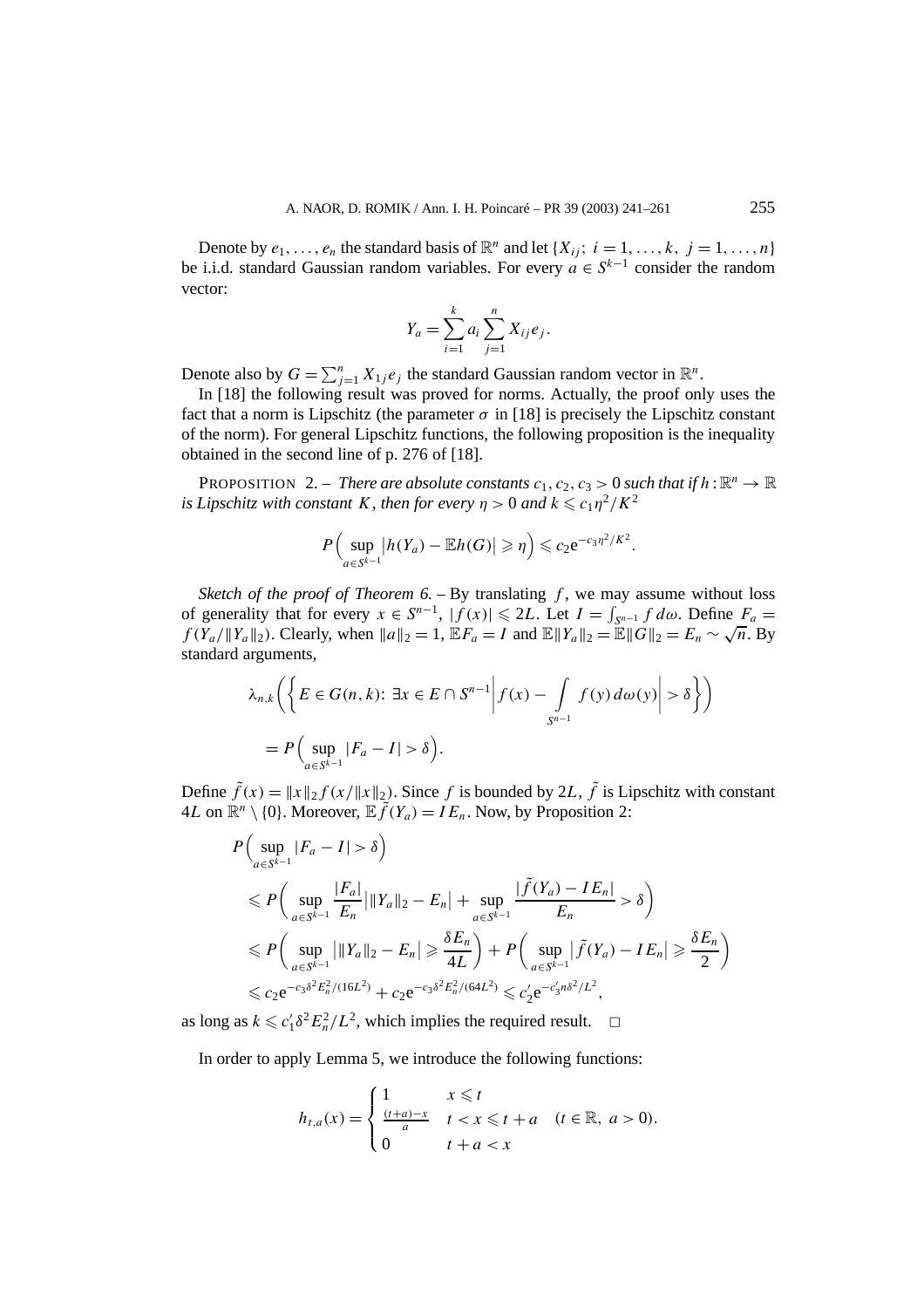It is clear that  $h_{t,a}$  is Lipschitz with constant  $1/a$ . The following simple approximation result is the key to the application of Lemma 5:

**LEMMA** 6. – Let  $\varepsilon > 0$ . Then there exist  $N = |1/\varepsilon|$  numbers  $t_1, t_2, \ldots, t_N \in \mathbb{R}$  with *the following property: If*  $\nu$  *is a measure on*  $\mathbb R$  *such that for all*  $i = 1, 2, \ldots, N$  *we have* 

$$
\left|\int_{\mathbb{R}} h_{t_i,\varepsilon} \, d\nu - \int_{\mathbb{R}} h_{t_i,\varepsilon} \, d\gamma_1\right| \leqslant \varepsilon.
$$

*Then*  $T(v, \gamma_1) \leqslant 6\varepsilon$ . (Note that in dimension 1 the metric T is exactly the usual *Kolmogorov metric.)*

*Proof.* – Denote as usual  $\Phi(t) = \gamma_1((-\infty, t])$ . Take  $t_i = \Phi^{-1}(\varepsilon \cdot i)$ . Note that for some  $0 < \theta < 1$ ,

$$
t_{i+1} - t_i = \varepsilon \cdot (\Phi^{-1})'(i + \theta \cdot \varepsilon) \geqslant \varepsilon \sqrt{2\pi} \geqslant \varepsilon.
$$

And therefore

$$
\nu\big((-\infty,t_i]\big) \leqslant \int\limits_{\mathbb{R}} h_{t_i,\varepsilon}\,d\nu \leqslant \int\limits_{\mathbb{R}} h_{t_i,\varepsilon}\,d\gamma_1+\varepsilon \leqslant \Phi(t_{i+1})+\varepsilon=\Phi(t_i)+2\varepsilon.
$$

Similarly

$$
\nu((\infty,t_i])\geqslant \Phi(t_i)-2\varepsilon.
$$

We have shown that  $|v((-\infty, t_i]) - \Phi(t_i)| \leq 2\varepsilon$  for  $i = 1, 2, ..., N$ . It is now easy to show that this implies  $|v((-\infty, t]) - \Phi(t)| \leq 6\varepsilon$  for all  $t \in \mathbb{R}$ , as required.  $\Box$ 

*Proof of Theorem 5. –* To begin with, note that since *P* is isotropic, for every  $h:\mathbb{R} \to \mathbb{R}$  which is Lipschitz with constant *L*, the function that maps  $u \in \mathbb{R}^n$  to  $\int_{\mathbb{R}^n} h(\langle x, u \rangle) dP(x)$  is also Lipschitz with the same constant. Indeed, for every distinct  $u, v \in \mathbb{R}^n$ ,

$$
\left| \int_{\mathbb{R}^n} h(\langle x, u \rangle) dP(x) - \int_{\mathbb{R}^n} h(\langle x, v \rangle) dP(x) \right|
$$
  
\n
$$
\leq L \|u - v\|_2 \int_{\mathbb{R}^n} \left| \left\langle x, \frac{u - v}{\|u - v\|_2} \right\rangle \right| dP(x)
$$
  
\n
$$
\leq L \|u - v\|_2 \left( \int_{\mathbb{R}^n} \left\langle x, \frac{u - v}{\|u - v\|_2} \right\rangle^2 dP(x) \right)^{1/2} = L \|u - v\|_2.
$$

Fix  $\varepsilon > 0$ . By modifying the constant  $c_1$ , we can clearly assume that  $40B/\sqrt{n} \leq \varepsilon \leq 2$ (since the metric *T* is bounded by 2). Note that in this case, since  $B \ge n^{1/4}$ , it is easy to verify that

$$
\frac{\varepsilon}{6} - \frac{6B^2/\varepsilon + 50}{n} \geqslant \frac{\varepsilon\sqrt{n}}{12B^2}.
$$

Now, applying Lemmas 5 and 6 and Theorem 6, we get: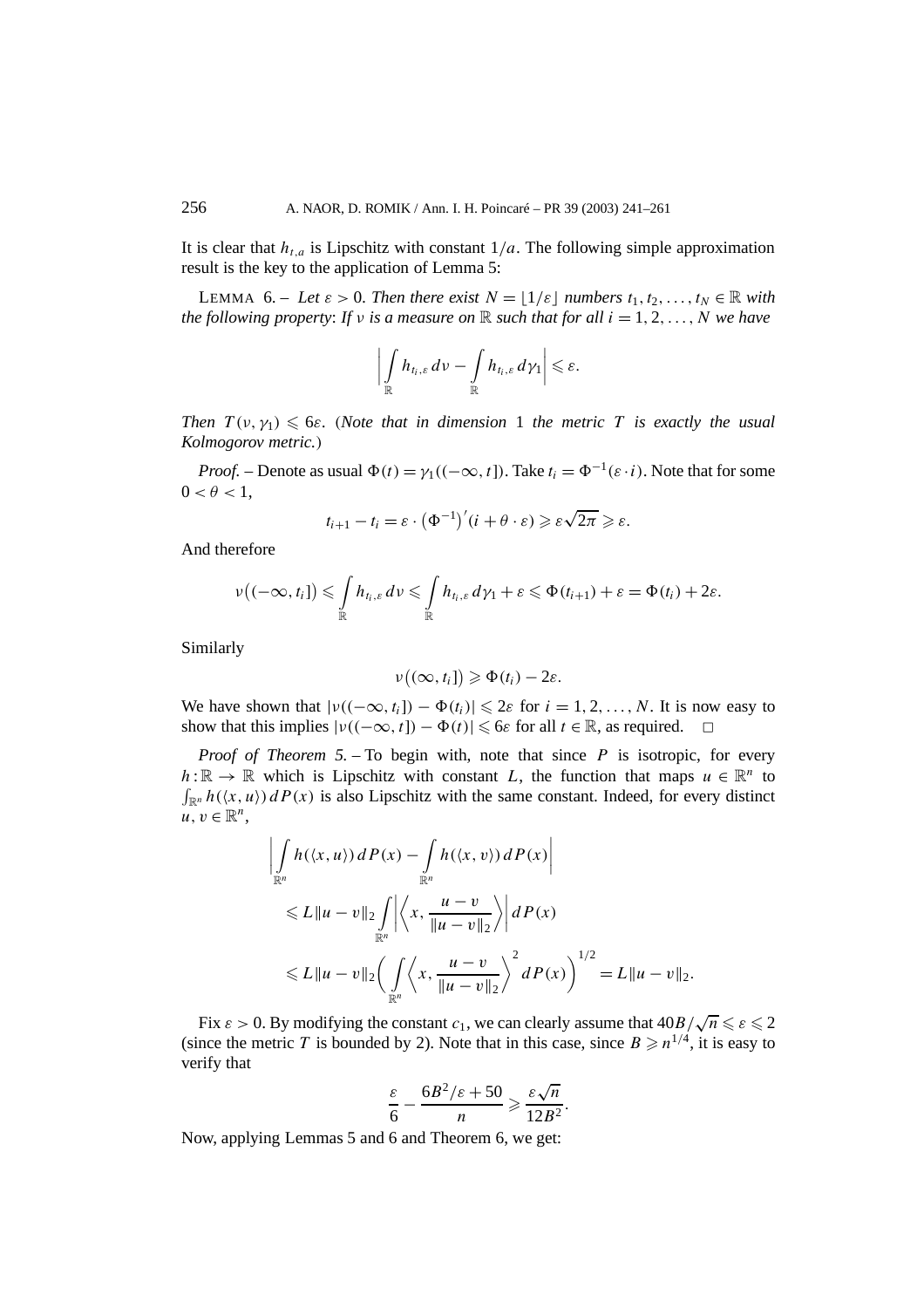$$
\lambda_{n,k}[\{E \in G(n,k): T(Proj_{E}(P), \gamma_{k}) \geq \varepsilon\}]
$$
\n
$$
= \lambda_{n,k}[\{E \in G(n,k): \exists u \in S^{n-1} \cap E T(Proj_{\mathbb{R}u}(P), \gamma_{1}) \geq \varepsilon\}]
$$
\n
$$
\leq \lambda_{n,k} \Bigg[ \bigcup_{i=1}^{\lfloor 6/\varepsilon \rfloor} \Bigg\{E \in G(n,k): \exists u \in S^{n-1} \cap E
$$
\n
$$
\Bigg| \int_{\mathbb{R}^{n}} h_{i_{i},\varepsilon/6}(\langle x, u \rangle) dP(x) - \int_{\mathbb{R}} h_{i_{i},\varepsilon/6} d\gamma_{1} \Bigg| \geq \varepsilon/6 \Bigg\} \Bigg]
$$
\n
$$
\leq \lambda_{n,k} \Bigg[ \bigcup_{i=1}^{\lfloor 6/\varepsilon \rfloor} \Bigg\{E \in G(n,k): \exists u \in S^{n-1} \cap E
$$
\n
$$
\Bigg| \int_{\mathbb{R}^{n}} h_{i_{i},\varepsilon/6}(\langle x, u \rangle) dP(x) - \int_{S^{n-1}} \int_{\mathbb{R}^{n}} h_{i_{i},\varepsilon/6}(\langle x, u \rangle) dP(x) d\omega(u) \Bigg|
$$
\n
$$
\geq \frac{\varepsilon}{6} - \frac{6B^{2}/\varepsilon + 50}{n} \Bigg\} \Bigg]
$$
\n
$$
\leq \lambda_{n,k} \Bigg[ \bigcup_{i=1}^{\lfloor 6/\varepsilon \rfloor} \Bigg\{E \in G(n,k): \exists u \in S^{n-1} \cap E
$$
\n
$$
\Bigg| \int_{\mathbb{R}^{n}} h_{i_{i},\varepsilon/6}(\langle x, u \rangle) dP(x) - \int_{S^{n-1}} \int_{\mathbb{R}^{n}} h_{i_{i},\varepsilon/6}(\langle x, u \rangle) dP(x) d\omega(u) \Bigg| \geq \frac{\varepsilon \sqrt{n}}{12B^{2}} \Bigg\} \Bigg]
$$
\n
$$
\leq \frac{C}{\varepsilon} \exp\Big(-\frac{c\varepsilon^{4}n^{2}}{B^{4}}\Big).
$$

The last estimate uses Theorem 6, which is valid as long as  $k \leq c_1 \epsilon^4 n / B^4$ , where  $c_1$  is a (small enough) absolute constant.  $\Box$ 

We will now apply the above general result to the cone measure and the surface measure on the sphere of  $\ell_p^n$ , beginning with the case of the cone measure. The measure  $\mu$  is compactly supported and non-atomic, and it is isotropic up to multiplication by a constant: that is, we need to take the cone measure on some  $\ell_p^n$  sphere other than the unit sphere – the exact constant is calculated below. But first, we prove the square negative correlation property, which in this case is quite simple. We will give an analytic proof of a more general fact. A similar result with the cone measure replaced by the volume measure on the ball of  $\ell_p^n$  was proved in [5] and also in [2]. See also [13] for a an even stronger result for the cone measure.

**PROPOSITION** 3. – *For every*  $\alpha_1, \ldots, \alpha_n \geq 0$ :

$$
\int\limits_{S(\ell_p^n)}\prod\limits_{k=1}^n |x_i|^{\alpha_i} d\mu(x) \leqslant \prod\limits_{k=1}^n \int\limits_{S(\ell_p^n)} |x_1|^{\alpha_i} d\mu(x).
$$

*Proof.* – Using (again) the notation of Theorem 1,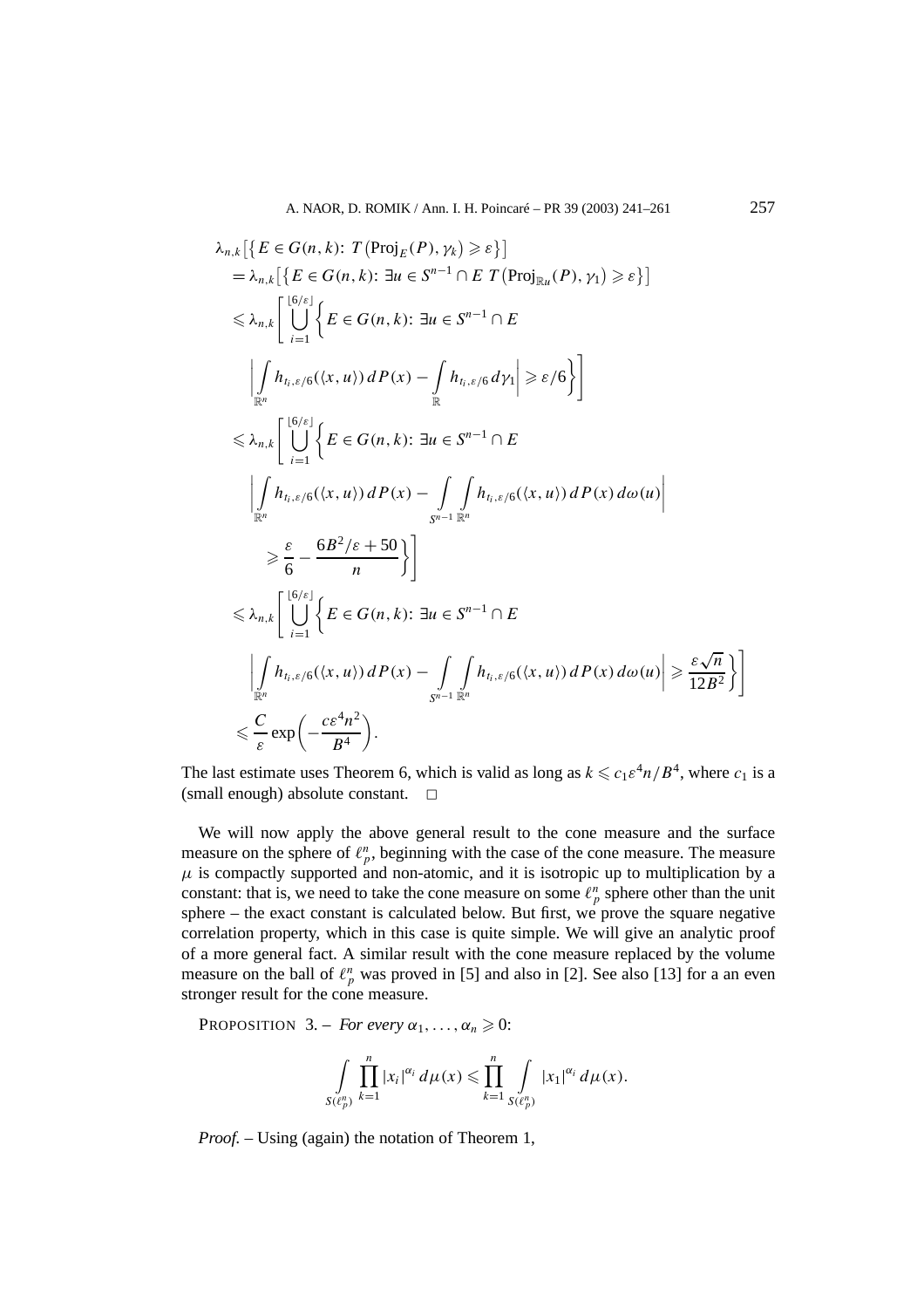258 A. NAOR, D. ROMIK / Ann. I. H. Poincaré – PR 39 (2003) 241–261

$$
\int_{S(\ell_{p}^{n})} \prod_{k=1}^{n} |x_{k}|^{\alpha_{k}} d\mu(x) = \mathbb{E}\left[S^{-\frac{1}{p}\sum_{i=1}^{n}\alpha_{i}}\prod_{k=1}^{n}|g_{k}|^{\alpha_{k}}\right]
$$
\n
$$
= \frac{\prod_{k=1}^{n} \mathbb{E}|g_{1}|^{\alpha_{k}}}{\mathbb{E}[S^{\frac{1}{p}\sum_{i=1}^{n}\alpha_{i}}]} = \frac{\prod_{k=1}^{n} \mathbb{E}|g_{1}|^{\alpha_{k}}}{\prod_{i=1}^{n} [\mathbb{E}S^{\frac{1}{p}\sum_{i=1}^{n}\alpha_{i}}]^{\alpha_{i}}/\sum_{j=1}^{n}\alpha_{j}}
$$
\n
$$
\leq \frac{\prod_{k=1}^{n} \mathbb{E}|g_{1}|^{\alpha_{k}}}{\prod_{i=1}^{n} \mathbb{E}[(S^{\frac{1}{p}\sum_{i=1}^{n}\alpha_{i}})^{\alpha_{i}}/\sum_{j=1}^{n}\alpha_{j}} = \prod_{k=1}^{n} \frac{\mathbb{E}|g_{1}|^{\alpha_{k}}}{\mathbb{E}S^{\alpha_{k}/p}}
$$
\n
$$
= \prod_{k=1}^{n} \mathbb{E}\frac{|g_{k}|^{\alpha_{k}}}{S^{\alpha_{k}/p}} = \prod_{k=1}^{n} \int_{S(\ell_{p}^{n})} |x_{k}|^{\alpha_{k}} d\mu(x).
$$

*Remark* 4. – Note that the only property used in the above proof is the independence of *S* and *X*, rather than their specific distributions. However, this property is known to characterize these distributions – see [4].

Because the coordinates of  $x$  are  $\mu$ -uncorrelated (an obvious geometric truth) it is easily seen that for every  $\theta \in S^{n-1}$ ,

$$
\int \langle x, \theta \rangle^2 d\mu(x) = \int x_1^2 d\mu(x).
$$

The right hand side can be calculated, using the methods of the previous sections:

$$
\int x_1^2 d\mu(x) = \mathbb{E}\bigg[\frac{g_1^2}{(\sum_{i=1}^n |g_i|^p)^{2/p}}\bigg] = \frac{\mathbb{E}g_1^2}{\mathbb{E}(\sum_{i=1}^n |g_i|^p)^{2/p}} = \frac{\Gamma(3/p) \cdot \Gamma(n/p)}{\Gamma(1/p) \cdot \Gamma((n+2)/p)}.
$$

Define, therefore,  $a_{n,p} = \left[\frac{\Gamma(1/p)}{\Gamma(3/p)} \cdot \frac{\Gamma((n+2)/p)}{\Gamma(n/p)}\right]^{1/2}$ . Take as before a random vector  $X = (X_1, \ldots, X_n)$  whose distribution law is  $\mu$ . Then  $\tilde{\mu}$ , the distribution measure of  $Y = a_{n,p} \cdot X$ , is a compactly supported, nonatomic, isotropic measure. We now proceed to calculate the constant *B* of this measure, using again the log-convexity of the gamma function (or the case  $n = 2$  of Lemma 7):

$$
B^4 = \mathbb{E} ||Y||_4^4 = n \mathbb{E} Y_1^4 = n a_{n,p}^4 \mathbb{E} X_1^4 = n a_{n,p}^4 \cdot \frac{\Gamma(5/p) \Gamma(n/p)}{\Gamma(1/p) \Gamma((n+4)/p)}
$$
  
= 
$$
\frac{\Gamma(1/p) \Gamma(5/p)}{\Gamma(3/p)^2} \cdot \frac{\Gamma((n+2)/p)^2}{\Gamma(n/p) \Gamma((n+4)/p)} \cdot n \leq c^4 \cdot n.
$$

And so  $B \leq c \cdot n^{1/4}$  where *c* is an absolute constant (although the the bound may seem to depend on  $p$ , it is easy to check that it is bounded by a numerical constant as long as  $p \ge 1$ ). Putting all the pieces together, using Theorem 5, we have finally:

THEOREM 7. – Let  $\mu$  be the cone measure on  $S(\ell_p^n)$ , and define  $\tilde{\mu}(A) = \mu(A/a_{n,p})$ . *Then for every*  $\varepsilon > 0$  *and*  $k \le c \varepsilon^4 n$ 

$$
\lambda_{n,k} \big[ \big\{ E \in G(n,k) \colon T\left( \text{Proj}_E(\tilde{\mu}), \gamma_k \right) \geqslant \varepsilon \big\} \big] \leqslant C \exp\left( -cn \varepsilon^4 \right).
$$

*Here c,C >* 0 *are absolute constants.*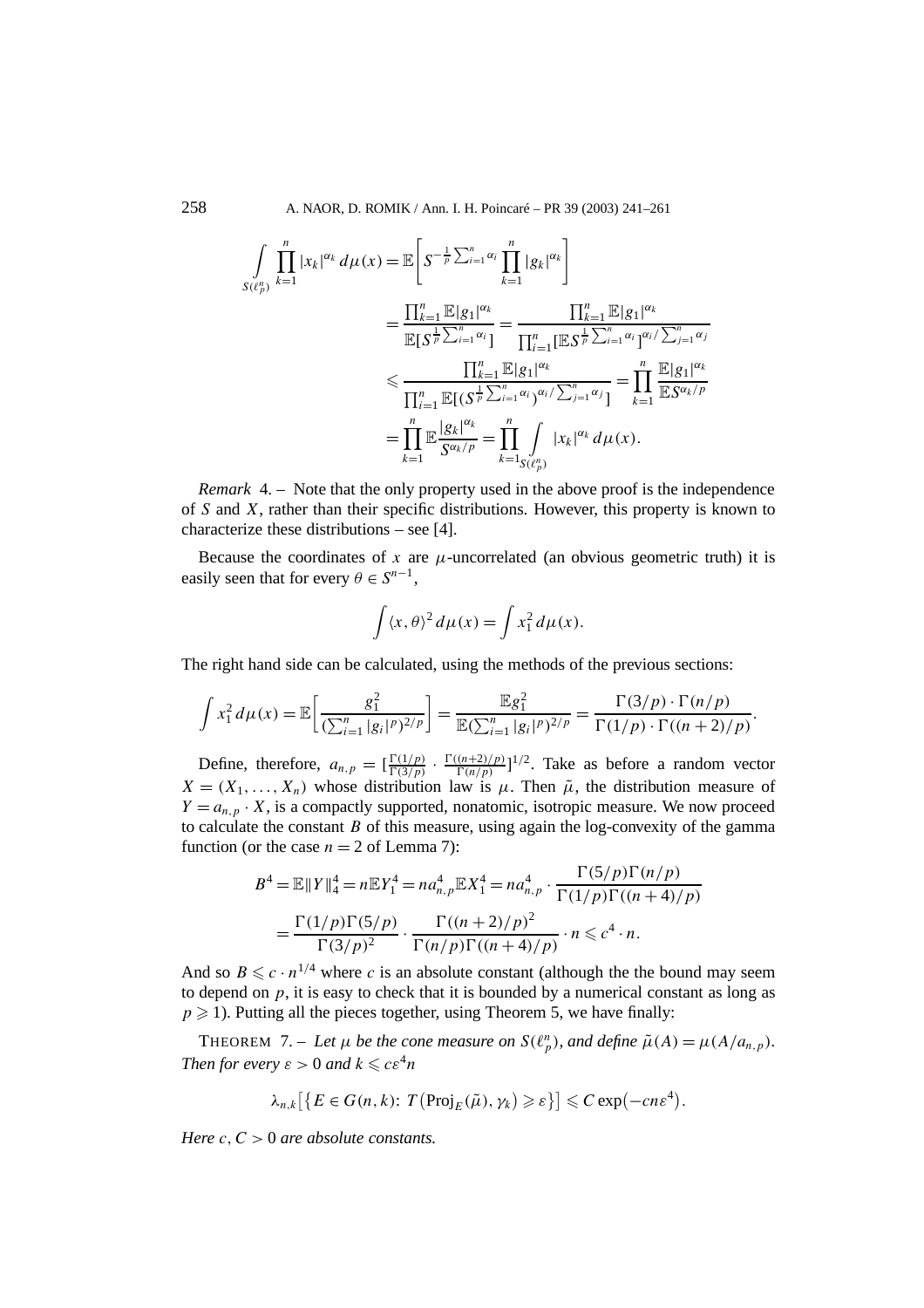The estimate of the total variation distance between  $\mu$  and  $\sigma$  allows us to transfer the above result immediately to a result for *σ* .

THEOREM 8. – Let  $\sigma$  be the surface measure on  $S(\ell_p^n)$ ,  $p \geq 1$ , and define  $\tilde{\sigma}(A)$  =  $\sigma$ ( $A/a_{n,p}$ )*. Then for every*  $\varepsilon > 0$  *and*  $k \leqslant c \varepsilon^4 n$ 

$$
\lambda_{n,k} \big[ \big\{ E \in G(n,k) \colon T\big(\text{Proj}_E(\tilde{\sigma}), \gamma_k\big) \geqslant \varepsilon \big\} \big] \leqslant C_p \exp\big(-c_p n \varepsilon^4\big),
$$

*where*  $c_p$ ,  $C_p$  > 0 *are constants* (*which may depend on p*).

*Proof.* – By Theorem 2, for every  $E \in G(n, k)$ ,

$$
T(\mathrm{Proj}_E(\tilde{\mu}), \mathrm{Proj}_E(\tilde{\sigma})) \leq \|\mu - \sigma\| \leq \frac{c_p}{\sqrt{n}}.
$$

Hence, Theorem 7 implies Theorem 8 as long as  $\varepsilon \geqslant 2c_p/\sqrt{n}$ . By modifying the constant  $C_p$ , the theorem follows for every  $\varepsilon$ .  $\Box$ 

*Remark* 5. – As was remarked in the discussion following the statement of Theorem 2, the results in [13] imply in particular that for  $p \ge 1$  the constants  $C_p$ ,  $c_p$  in Theorem 8 may be taken to be independent of *p*.

## **5. Concluding remarks**

Several natural questions arise from our results:

(1) We conjecture that any convex body in  $\mathbb{R}^n$  has a linear image for which the surface measure and cone measure are close in total variation distance. It seems reasonable that measure and cone measure are crose in total variation distance. It seems reasonable that we can estimate the above distance by a constant multiple of  $1/\sqrt{n}$ . Our estimates of the total variation distance between the cone measure and surface measure on  $S(\ell_p^n)$  are tight and it is possible to calculate the exact dependence of the constants on *p*. The interested reader is referred to the paper [13], in which the first named author studies in greater depth the precise relation between the surface and cone measures on  $S(\ell_p^n)$ .

(2) For the purpose of improving the estimate that appears in Theorem 4, it would be natural to bound the total variation distance between the projections of the surface and cone measures onto the first *k* coordinates, although we have not attempted to do this. The concrete density that was computed in Remark 2 may prove to be useful for such an estimate.

(3) The metric *T* that appears in Section 4 is just one of many possible metrics on probability measures that could be used. We can in fact state similar results for the Kolmogorov distance and other natural metrics. We chose to deal with the metric *T* since this is a natural rotation invariant metric for which the proofs are the simplest. One might think of Theorem 5 as a measure-theoretic version of Dvoretzky's theorem. Our result is not in complete analogy with Dvoretzky's theorem, since it does not reflect the dependence of the dimension  $k$  on  $p$  that appears there. The total variation distance is an example of a very natural metric which our methods seem insufficient to handle.

(4) The Central Limit Problem, is the problem of proving that almost all projections of the volume measure of a convex body *K* onto 1-dimensional subspaces, are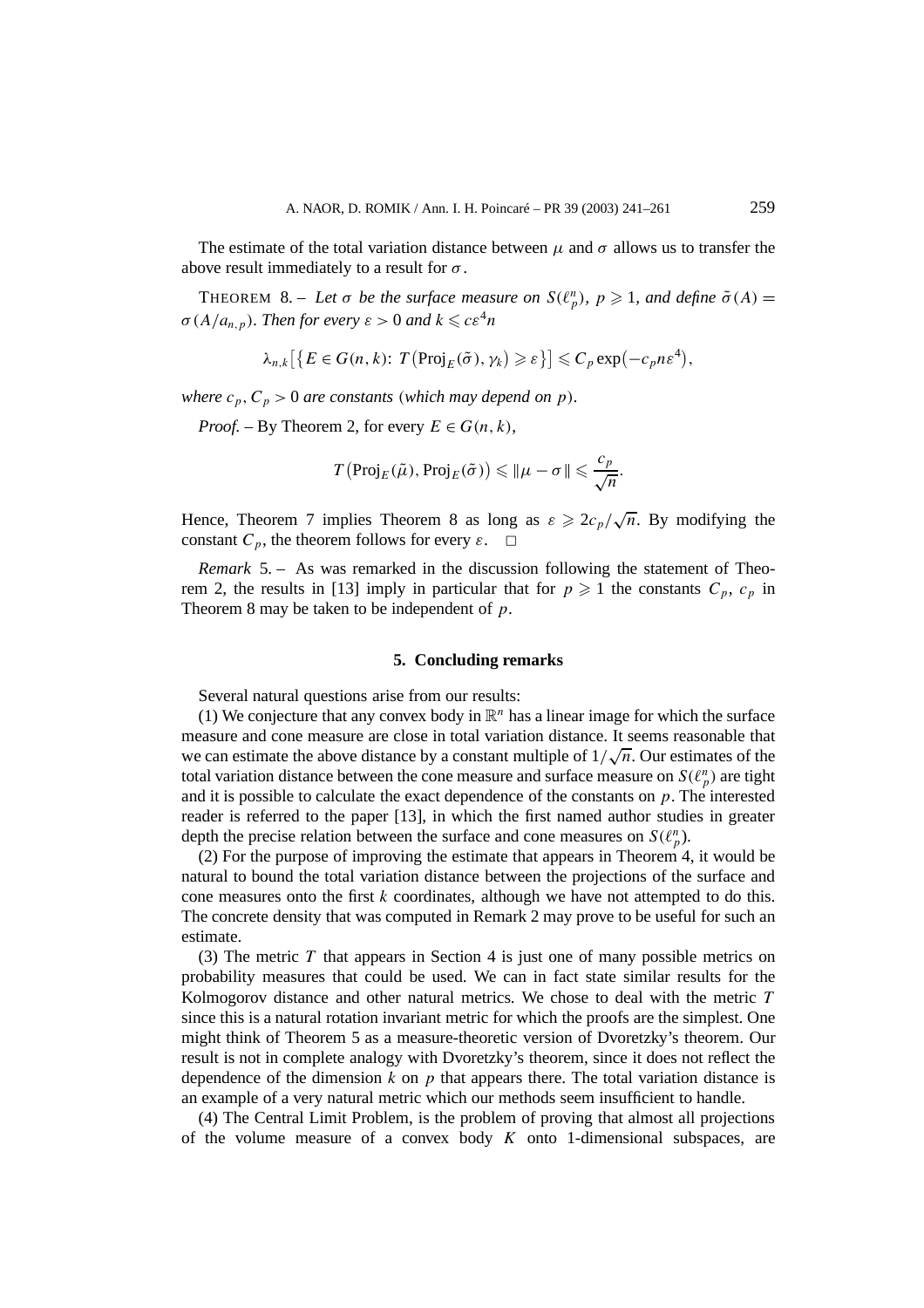approximately Gaussian in high dimension. The results of Section 4 show that in order to prove this Central Limit property for a body *K* in isotropic position, it is enough to show that the cone measure on  $\overline{K}$  has the square negative correlation property. (As was noted in the introduction, the above fact is also proved in [2].) The square negative correlation property seems geometrically plausible when *K* is unconditional (i.e. when the norm of *K* is invariant with respect to sign changes and permutations of the coordinates) – this can be verified by elementary calculations in dimension 2, but we are presently unable to prove it for arbitrary dimension.

(5) From the proof of Theorem 2 it follows that its conclusion holds as long as  $\mathbb{E}|g|^{2q} < \infty$ . This is true when  $2q = 4p - 4 > -1$ , or  $p > 3/4$ . We believe that this restriction is unnecessary, i.e. the statement of Theorem 2 holds for any  $p > 0$ . A proof of this would involve proving Theorem 2 without passing to the second moment. Preliminary calculations show that it may be possible to avoid the second moment, but the calculations quickly become tedious and beyond the scope of the present paper. We have therefore chosen to focus on the convex range  $p \ge 1$  (i.e. the setting of the Central Limit Problem).

#### **Acknowledgements**

The authors would like to express their sincere gratitude to the referee, whose careful reading of the article, and many helpful suggestions, considerably improved the presentation of this paper.

#### REFERENCES

- [1] E. Artin, The Gamma Function, Holt, Rinehart and Winston, 1964.
- [2] M. Antilla, K. Ball, I. Perissinaki, The central limit problem for convex bodies, Trans. Amer. Math. Soc., to appear.
- [3] K.A. Borovkov, Convergence of projections of uniform distributions on balls, Teor. Veroyatnost. i Primenen. 35 (3) (1990) 547–551 (Russian). Translation in: Theory Probab. Appl. 35 (3) (1991) 546–550.
- [4] F. Barthe, M. Csörnyei, A. Naor, A note on simultaneous polar and Cartesian decomposition, Preprint.
- [5] K. Ball, I. Perissinaki, The subindependence of coordinate slabs in  $\ell_p^n$  balls, Israel J. Math. 107 (1998) 289–299.
- [6] U. Brehm, J. Voigt, Asymptotics of cross sections of convex bodies, Beiträge Algebra Geom. 41 (2000) 437–454.
- [7] P. Diaconis, D. Freedman, A dozen de Finetti-style results in search of a theory, Ann. Inst. Henri Poincaré 23 (1987) 397–423.
- [8] Y. Gordon, On Milman's inequality and random subspaces which escape through a mesh in R*n*, in: Geometric Aspects of Functional Analysis (1986/87), in: Lecture Notes in Math., Vol. 1317, Springer, 1988, pp. 84–106.
- [9] A. Koldobosky, M. Lifshits, Average volume of sections of star bodies, in: Geometric Aspects of Functional Analysis (1996–2000), in: Lecture Notes in Math., Vol. 1745, Springer, 2000, pp. 119–146.
- [10] P. Mattila, Geometry of Sets and Measures in Euclidean Spaces, Cambridge University Press, 1995.